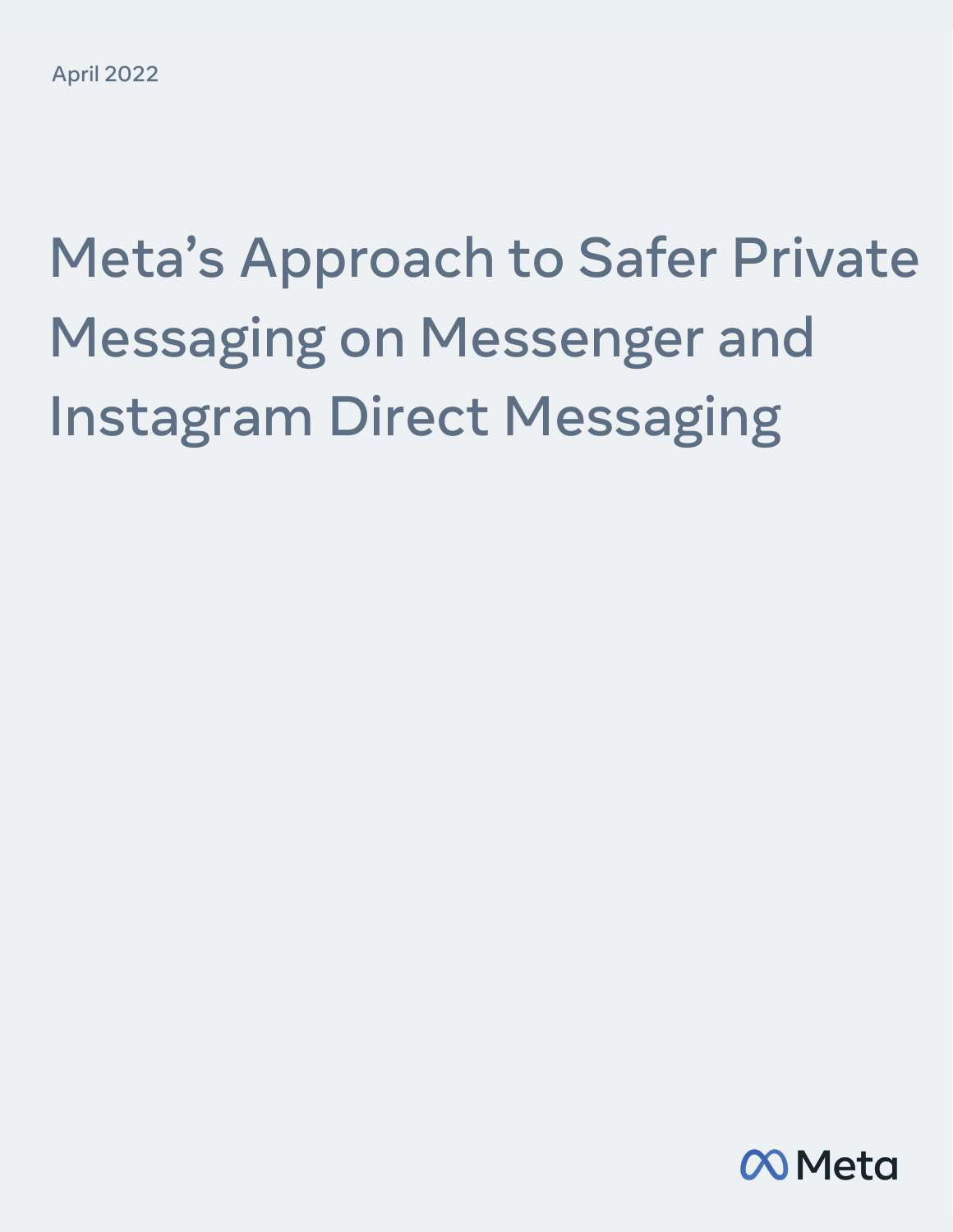### **TABLE OF CONTENTS**

| Introduction                                                                                         | $\overline{\mathbf{3}}$ |
|------------------------------------------------------------------------------------------------------|-------------------------|
| <b>Understanding Different Types of Harm</b>                                                         | 5                       |
| <b>Preventing Harm at Source</b>                                                                     | 8                       |
| Preventing harm at source through e2ee                                                               | 9                       |
| Detecting patterns of harm and abuse                                                                 | 12                      |
| Empowering and educating Messenger and Instagram users through safety notices and<br>reporting tools | 13                      |
| <b>Giving People More Choice and Control</b>                                                         | 15                      |
| <b>Responding Quickly to Potential Harm</b>                                                          | 17                      |
| User reporting                                                                                       | 17                      |
| Working with Law Enforcement                                                                         | 18                      |
| Partnering with NCMEC                                                                                | 20                      |
| <b>Reviewing and Continually Evolving our Approach</b>                                               | 21                      |
| <b>Why Breaking Encryption Impacts User Safety</b>                                                   | 24                      |
| <b>Conclusion</b>                                                                                    | 28                      |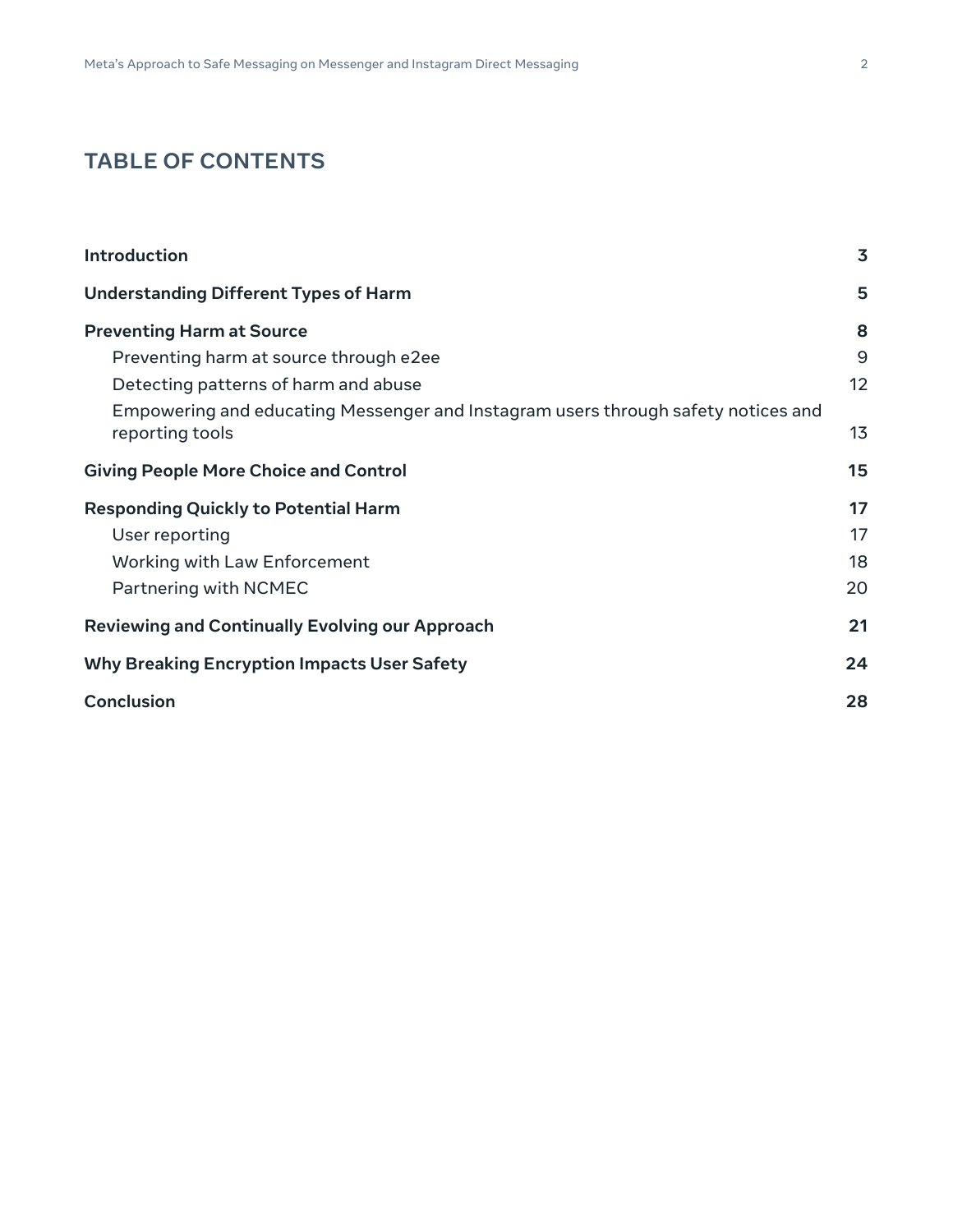### Introduction

Meta is committed to addressing issues of safety, security, and privacy in a holistic way that accounts for the constantly evolving dynamics of the digital age. When it comes to private messaging in Messenger and Instagram Direct, we believe that people should have secure, private places where they have clear control over who can communicate with them and confidence that no one else can access what they share. In March 2019, we presented our privacy-focused vision for social networking and announced our plans to expand end-to-end encryption (e2ee) to Messenger and Instagram Direct Messaging (DMs).<sup>1</sup> E2ee is increasingly the market reality and is already the standard for private messaging. Communications that are e2ee reinforce safety and security and have increasingly become the standard expectation of users for their preferred communications platforms. Our plans will build on the model employed by WhatsApp (which has been end-to-end encrypted by default since 2016) and focus on protecting the contents of people's private messages and calls with end-to-end encryption, while also using a combination of other signals to help keep our users safe and to prevent our services being misused to cause harm.

Since 2016, Meta has invested more than \$16 billion and we now have more than 40,000 people focused on safety and security across our platforms. We've collaborated with experts around the world to design products, policies, tools and technologies that make it as difficult as possible for people to use Meta services to cause harm. However, to keep those who engage with our platform safe, we can't afford to stand still: as bad actors' methods, users' expectations, and technologies change, our safety strategy needs to evolve, too.

Messenger and Instagram DMs help billions of people stay connected to those who matter most to them. When they connect, they expect their conversations to be private and secure. Our goal is to provide people with the safest private messaging apps by helping protect people from abuse without weakening industry leading security protections, like e2ee. We focus on preventing abuse from happening, giving people controls to manage their experience, and responding to potential harm effectively. Protecting people on our apps requires constant iteration, so we regularly review our policies, update our features, and consult with experts.

We want people to have a trusted private space that's safe and secure, which is why we're taking our time to thoughtfully build and implement e2ee by default across Messenger and Instagram

<sup>1</sup> https://about.fb.com/news/2019/03/vision-for-social-networking/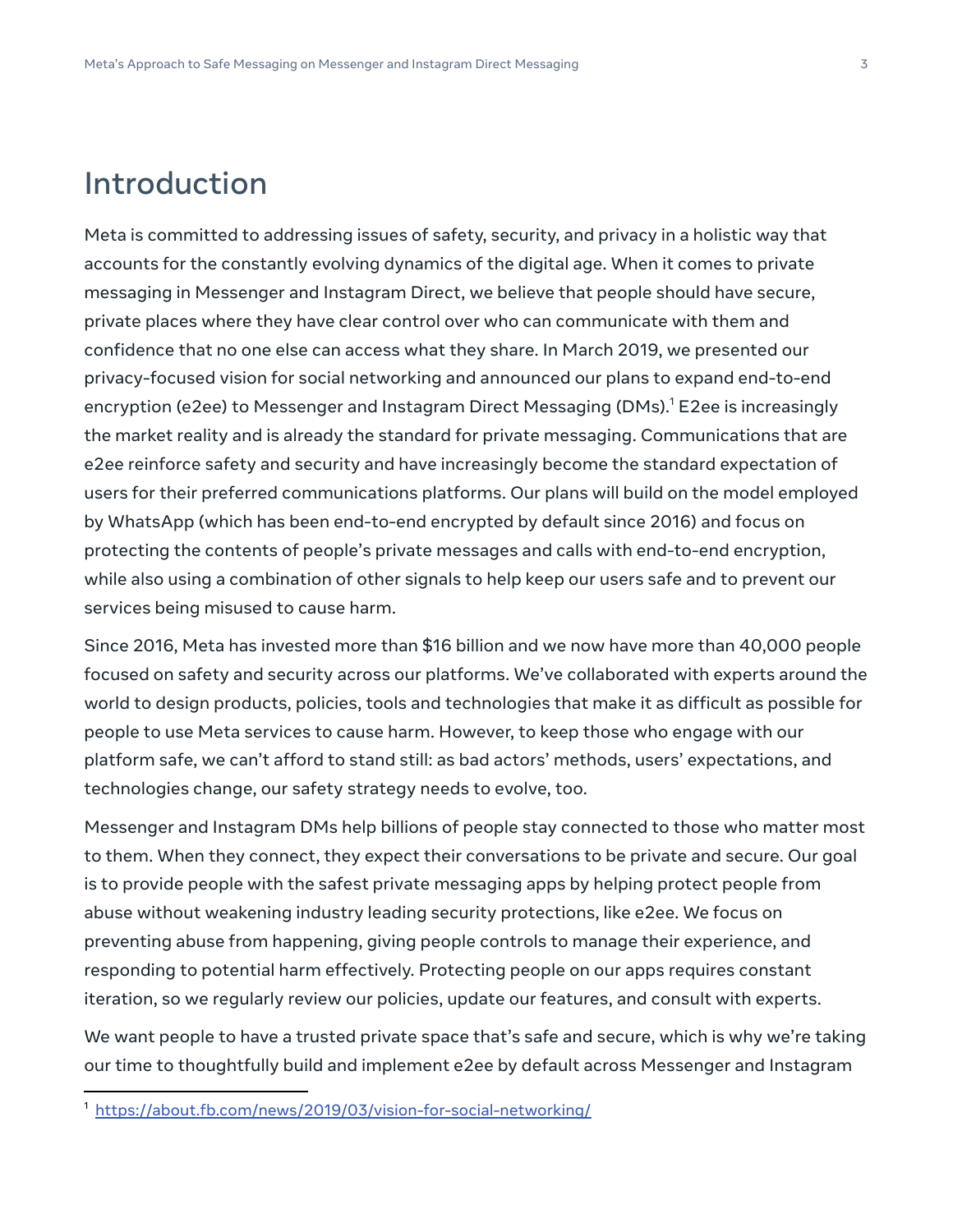DMs. E2ee is designed to protect people's private messages so that only the sender and recipient can access their messages. So, if you're sharing photos or banking details with family and friends, e2ee allows that sensitive information to be shared safely.

And while the vast majority of people use messaging services to connect with colleagues, friends, and loved ones, a small number of people will attempt to abuse them to do harm, including to young people. We have a responsibility to protect our users and that means setting a clear, thorough approach to safety. We also need to help protect people from abuse while maintaining the protections that come with encryption. People should have confidence in their privacy while feeling in control to avoid unwanted interactions and respond to abuse. Privacy and safety go hand-in-hand, and our goal is to provide people with the safest private messaging apps.

Our approach to help keep people safe when messaging through Messenger or Instagram focuses on:

- Understanding different types of potential harm and designing strategies for disrupting them.
- Working to prevent abuse from happening at source. We'll do this by:
	- $\circ$  Placing security at the forefront of our designs through (i) privacy and security protections and (ii) e2ee to prevent malicious actors from targeting our services;
	- Detecting and acting on suspicious patterns of activity; and
	- Deterring bad actors through transparent safety notices, robust reporting tools, and effective engagement with law enforcement.
- Giving people more controls to help them protect their experience on our apps.
- Responding quickly if harm occurs by:
	- Making it easy for people to respond to harm, including blocking other users and reporting harmful content or behavior from bad actors;
	- $\circ$  Enforcing our Community Standards<sup>2</sup> when we receive reports about a user or content; and

<sup>2</sup> https://transparency.fb.com/policies/community-standards/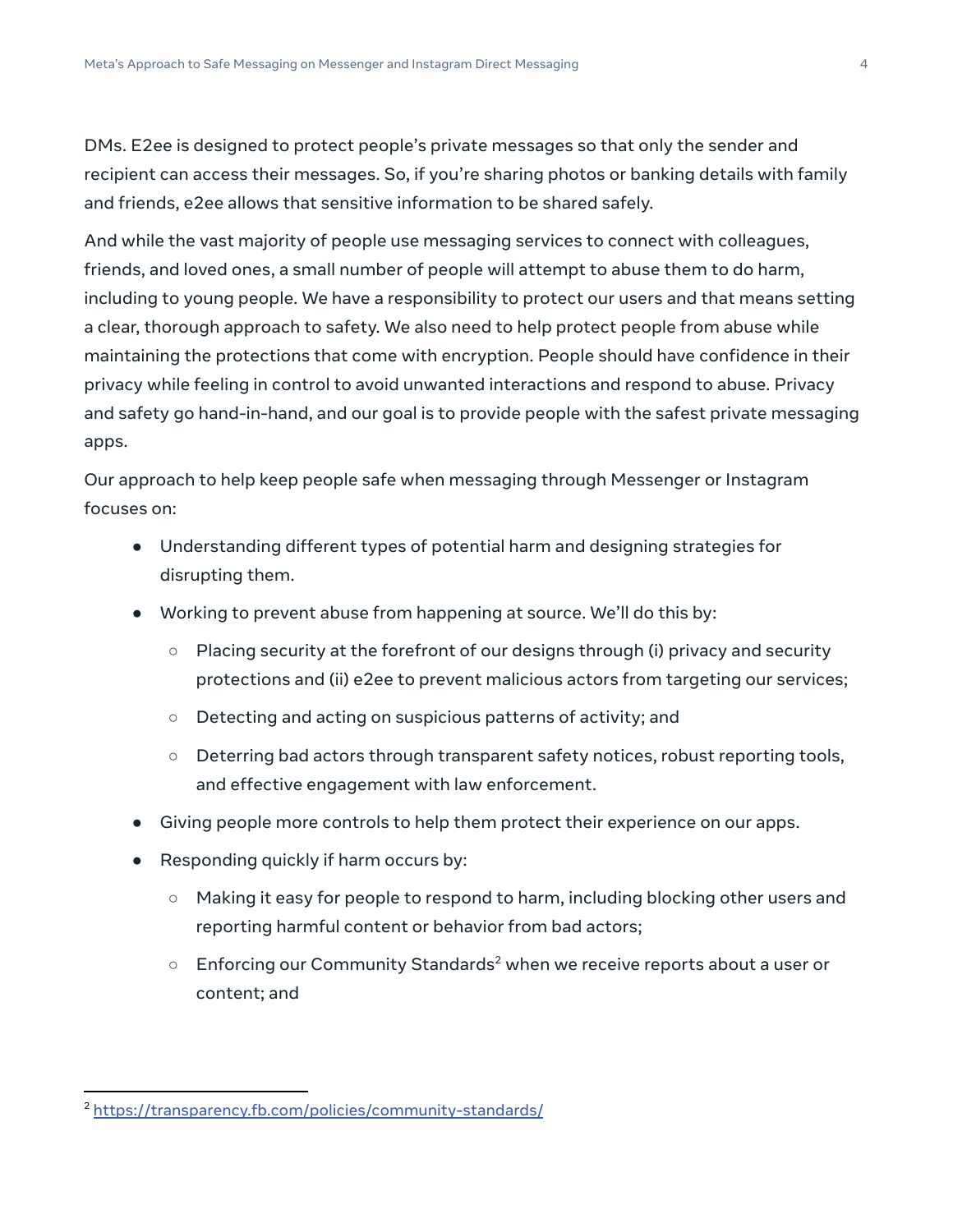- Sharing relevant information with the National Center for Missing and Exploited Children (NCMEC) and law enforcement (in accordance with applicable law and our Terms of Service).
- Reviewing and continually evolving our approach.

This approach builds on the approach employed by WhatsApp, $3$  a private messaging service that has been end-to-end encrypted by default since 2016, tailored to the distinct nature and features of Messenger and Instagram DMs.

We strongly believe that e2ee is critical to protecting people's security. Breaking the promise of e2ee - whether through backdoors or scanning of messages without the user's consent and control - directly impacts user safety.

The values of safety, privacy, and security are mutually reinforcing; we are committed to delivering on all of them as we move to e2ee as standard for Messenger and Instagram DMs. Our goal is to have the safest encrypted messaging service within the industry, and we are committed to our continued engagement with law enforcement and online safety, digital security, and human rights experts to keep people safe. Based on work to date, we are confident we will deliver that and exceed what other comparable encrypted messaging services do. We're also committed to continuing to invest as threats and technology constantly change and evolve.

# Understanding Different Types of Harm

We take our role in keeping abuse off our services seriously, and we've dedicated significant resources to understanding the types of potential harm that could occur. That's why we developed standards for permitted uses of Messenger and Instagram DMs. Our Community Standards apply to users all around the world, and refer to the types of content that we believe are unacceptable for users to share, including on Messenger and Instagram DMs.

The harms covered by the standards (and the standards themselves) are based on feedback from our users and the advice of experts in fields such as technology, security, law enforcement, public safety, and human rights. To ensure everyone's voice is valued, we take great care to include different views and beliefs, especially from people and communities that might otherwise be overlooked or marginalized. The standards continue to be developed and refined in

 $3$  See e.g., https://faq.whatsapp.com/general/how-whatsapp-helps-fight-child-exploitation/?lang=en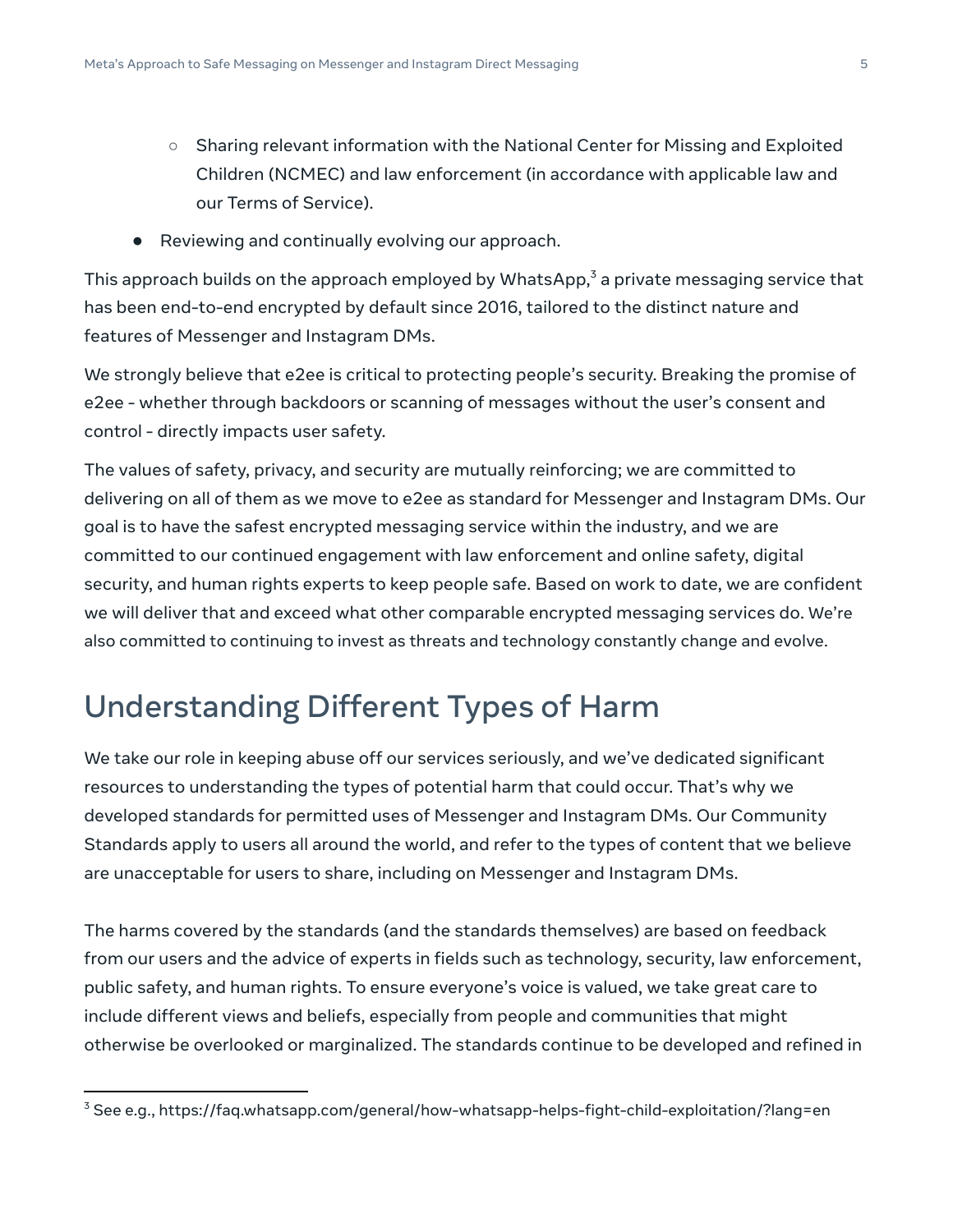consultation with global safety experts, including independent online safety organizations and experts.

We know each harm referred to Community Standards requires a tailored approach, as explained later in this paper. In Messenger and Instagram DMs, we balance privacy considerations and regulations, while taking a targeted 'prevent, control, and respond' approach to harm types including, but not limited to:

#### VIOLENCE AND CRIMINAL BEHAVIOR

- Violence and Incitement
- Dangerous Individuals and Organizations
- Coordinating Harm and Promoting Crime
- Restricted Goods and Services
- Fraud and Deception

#### **SAFETY**

- Suicide and Self-Injury
- Child Sexual Exploitation, Abuse, and Nudity
- Adult Sexual Exploitation
- Bullying and Harassment
- Human Exploitation
- Privacy Violations

#### OBJECTIONABLE CONTENT

- Hate Speech
- Violent and Graphic Content
- Adult Nudity and Sexual Activity
- Sexual Solicitation

Even within abuse types, there may be nuance, as our case study below shows. In an additional example, our policies on Child Exploitation, Abuse, and Nudity also clearly outline our robust approach to a range of child exploitative content. In particular, we do not allow:

● any content that threatens, depicts, praises, supports, provides instructions for, makes statements of intent, admits participation in, or shares links of the sexual exploitation of children;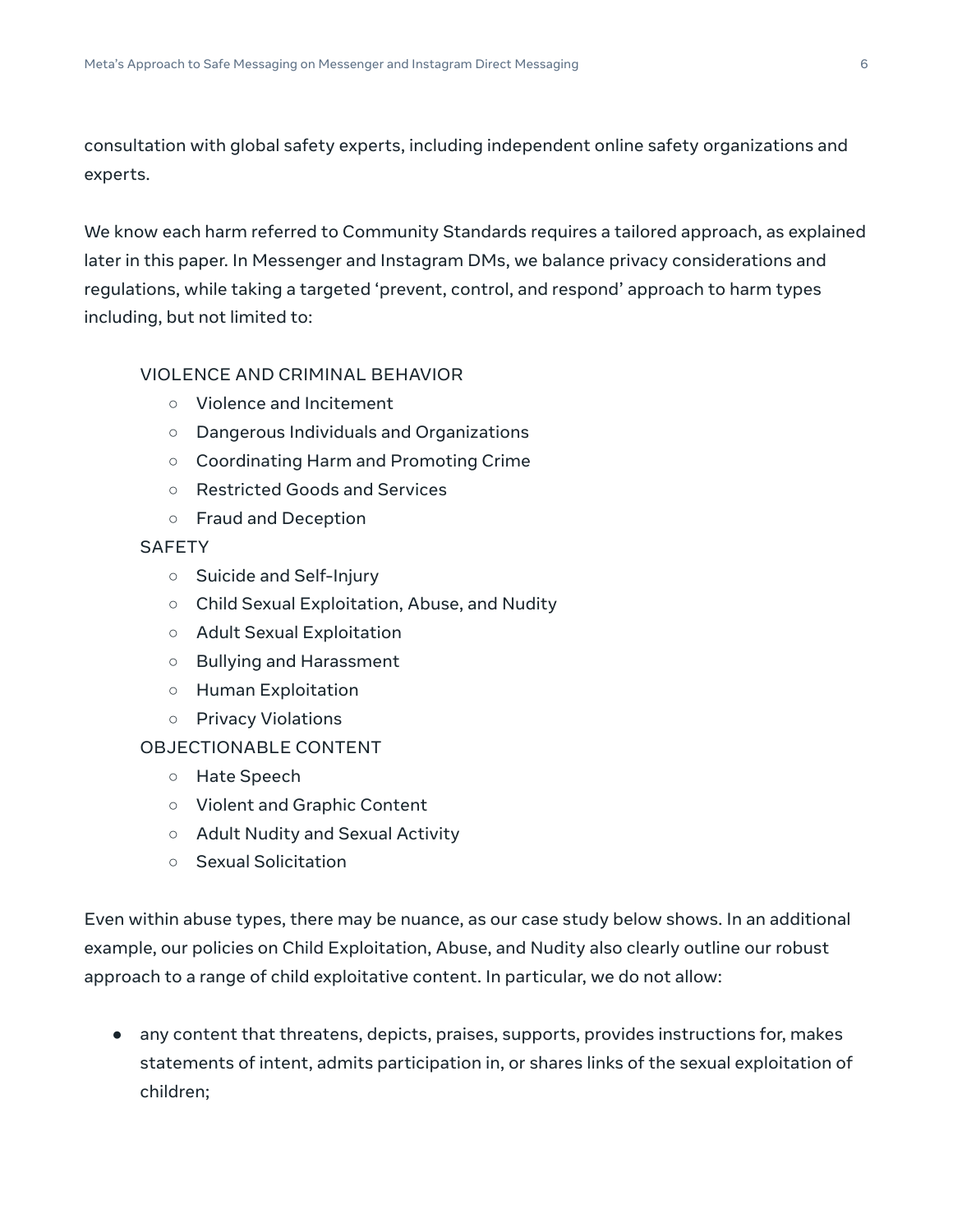- any content that solicits imagery of child sexual exploitation, or nude or sexualized images or videos of children;
- any content that constitutes or facilitates inappropriate interactions with children; and
- any content that attempts to exploit minors by coercing money, favors, or intimate imagery with threats to expose intimate imagery or information, or sharing, threatening, or stating an intent to share private sexual conversations.

#### **Case Study: Developing an "Intent" Framework for Child Sexual Abuse Material (CSAM)**

Understanding the possible or apparent intent of a sharer is important to developing effective interventions. For example, to be effective, the intervention Meta makes to stop those who share this imagery based on a sexual interest in children will be different from the action it takes to stop someone who shares this content in a poor (and still inappropriate and harmful to the victim) attempt to be funny. $4$ 

Research, such as the work of Former Federal Bureau of Investigation (FBI) Supervisory Special Agent Ken Lanning for NCMEC in  $2010<sub>5</sub>$  and Meta's own child safety investigative team's experiences, suggests that people who share these images are not a homogeneous group; they share this imagery for different reasons.<sup>6</sup>

Using an "intent taxonomy" developed with experts, including NCMEC, Meta has undertaken extensive review of Cybertips to understand the novelty (i.e., if the image is previously known) and severity of the child exploitation imagery being shared, as well as the intent behind the sharing -- all key information needed to assess risk, prioritize reports and develop new ways to reduce sharing of this content. Currently, the majority of volume in Cybertips is the same content being reshared at scale. Meta has found that more than 90% of content reported to NCMEC on Facebook and Instagram was the same as or visually similar to previously reported

<sup>&</sup>lt;sup>4</sup> See Malia Andrus, John Buckley, Chris Williams, Understanding the intentions of Child Sexual Abuse Material (CSAM) sharers, Meta Research Blog (Feb. 23, 2021),

https://research.facebook.com/blog/2021/02/understanding-the-intentions-of-child-sexual-abuse-mate rial-csam-sharers/.

 $5$  Kenneth V. Lanning, *Child Molesters: A Behavioral Analysis*, National Center for Missing & Exploited Children (2010), https://www.missingkids.org/content/dam/missingkids/pdfs/publications/nc70.pdf.

 $6$  See Malia Andrus, John Buckley, Chris Williams, Understanding the intentions of Child Sexual Abuse Material (CSAM) sharers, Meta Research Blog (Feb. 23, 2021),

https://research.facebook.com/blog/2021/02/understanding-the-intentions-of-child-sexual-abuse-mate rial-csam-sharers/; Kenneth V. Lanning, Child Molesters: A Behavioral Analysis, National Center for Missing & Exploited Children (2010),

https://www.missingkids.org/content/dam/missingkids/pdfs/publications/nc70.pdf.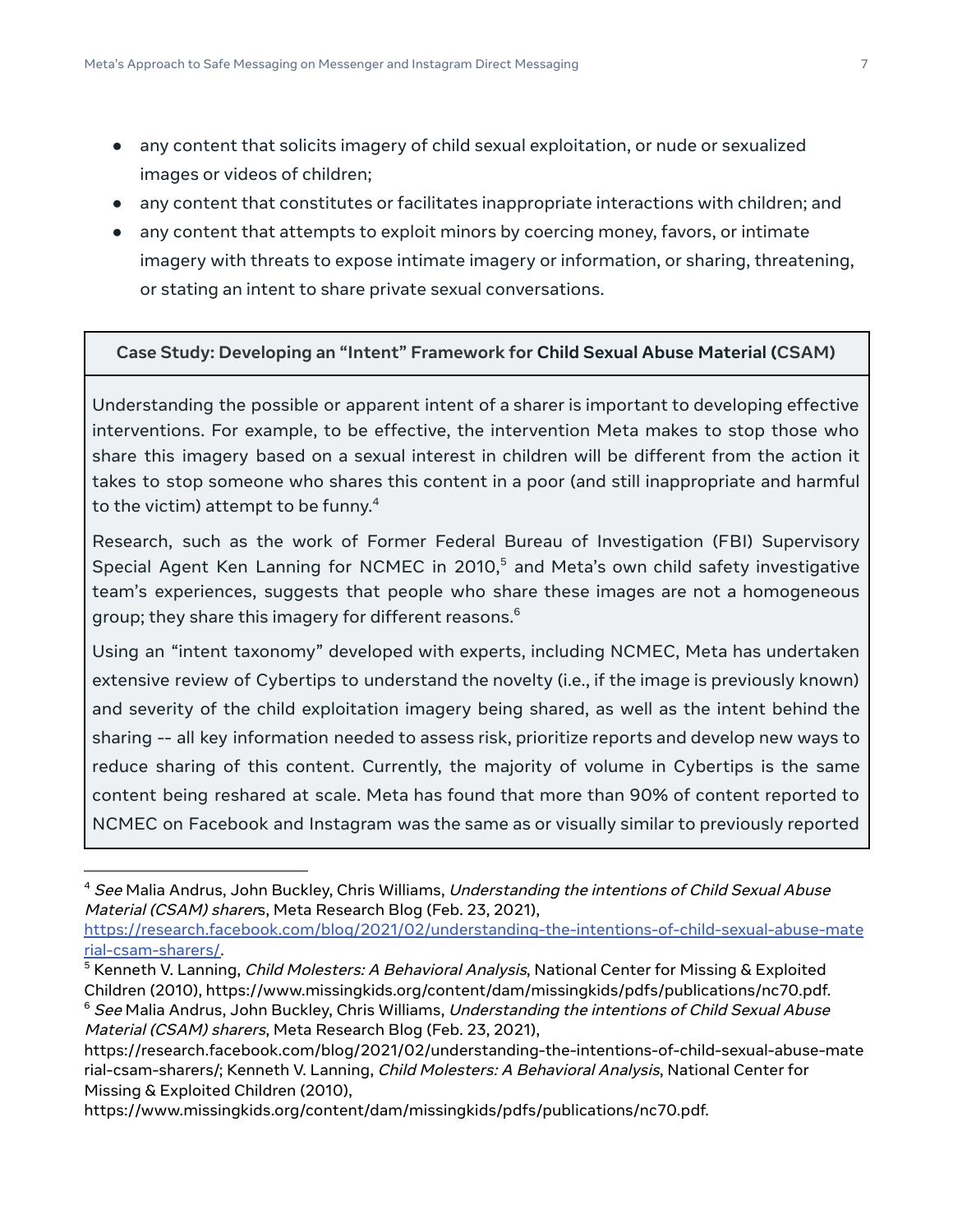content in the same period. In other words, a small number of images represent the large majority of the images shared (and reshared) and reported. Initial review has discovered that a very large portion of this content is shared without "malicious intent" - meaning it is not shared by people with a sexual interest in children.<sup>7</sup> While the sharing of this content is still harmful, these users are not likely to be the focus of law enforcement investigations.<sup>8</sup>

### Preventing Harm at Source

Preventing harm of all types from happening in the first place is the best way to keep people safe. Our investment in prevention draws on a growing body of research that has recognized the effectiveness of crime and harm prevention. That's why we are working to prevent harm and abuse from happening at source.

Key to prevention is placing security at the forefront of our designs through strong default privacy protections and investing in default e2ee to prevent malicious actors from targeting our services.

As the section below shows, prevention is also at the core of the work Meta does to protect safety. When e2ee is standard, Meta will continue to disrupt harm related to Messenger and Instagram DMs using similar technology to that used to detect spam and scams. Without accessing/scanning the contents of our users' private messages (unless reported), we will identify suspicious behavior, then restrict account features to make it harder for those users to find and contact people they don't know, including children, disrupting potential harm before it happens.

Our product designs will help divert and deter would-be offenders, limit harmful interactions on our messaging services, and empower users to report suspicious behavior while educating them

 $<sup>7</sup>$  See Malia Andrus, John Buckley, Chris Williams, Understanding the intentions of Child Sexual Abuse</sup> Material (CSAM) sharers, Meta Research Blog (Feb. 23, 2021),

https://research.facebook.com/blog/2021/02/understanding-the-intentions-of-child-sexual-abuse-mate rial-csam-sharers/; Kenneth V. Lanning, Child Molesters: A Behavioral Analysis, National Center for Missing & Exploited Children (2010),

https://www.missingkids.org/content/dam/missingkids/pdfs/publications/nc70.pdf.

<sup>&</sup>lt;sup>8</sup> Kenneth V. Lanning, *Child Molesters: A Behavioral Analysis*, National Center for Missing & Exploited Children (2010), https://www.missingkids.org/content/dam/missingkids/pdfs/publications/nc70.pdf.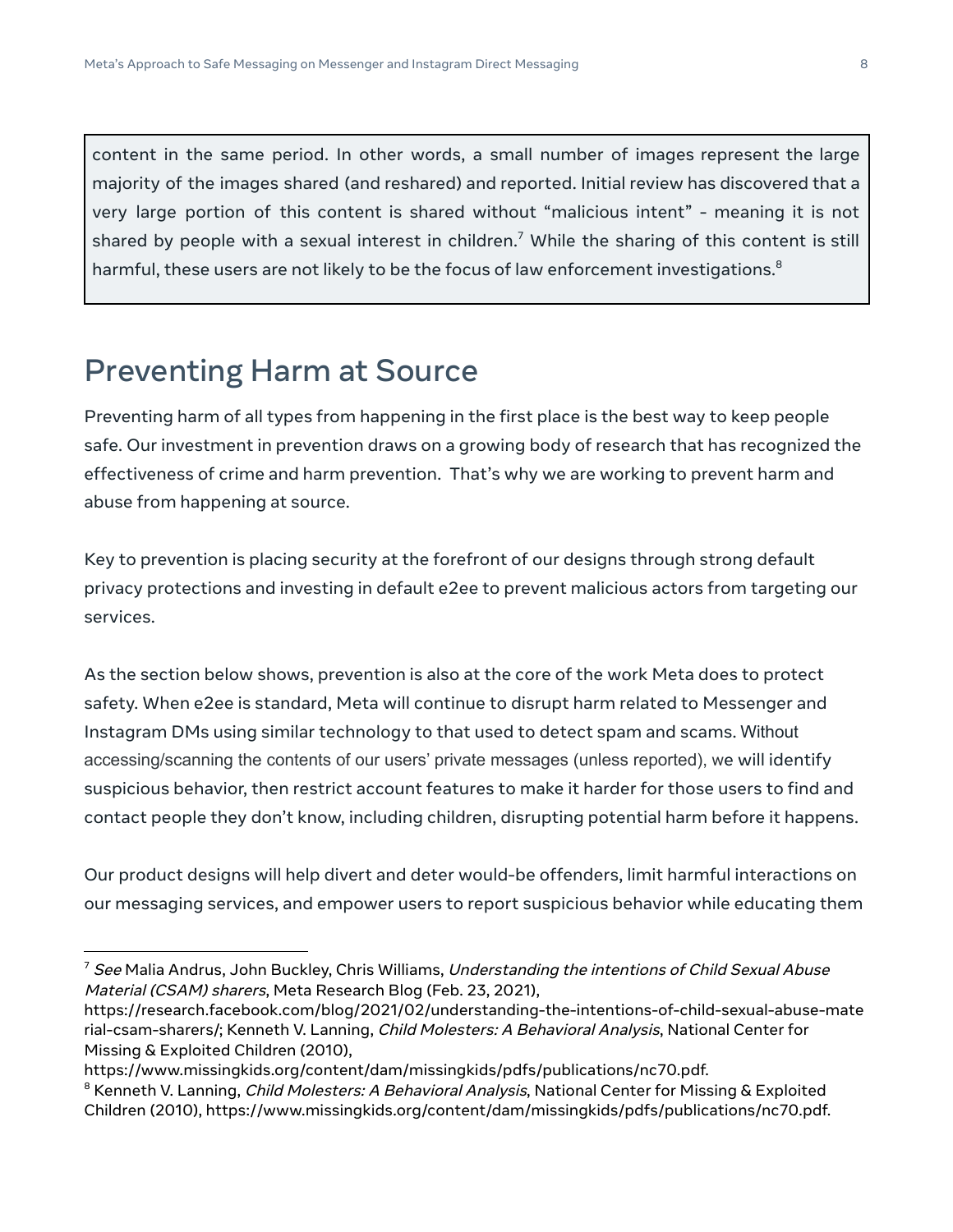on how to avoid harmful interactions. However, there is no "one size fits all" response to harm, and no one solution for any harm type, or even any subset of a harm type. All require a nuanced understanding and approach.

We'll also continue to invest in our industry-leading systems, tools, and strategies to detect and act on suspicious patterns of activity. And we are increasingly focused on using upstream detection methods, including disrupting entire networks of bad actors before they can use messaging to cause harm in the first place. We will continue to invest in our ability to detect harmful behavioral patterns using non-content signals, content on non-encrypted surfaces like Facebook and Instagram, and user reports of messaging content to identify and respond to potential abuse. With default e2ee, users will continue to have robust tools to report abusive and harmful content, enabling, for example, prioritization of Cybertips for CSAM and prevention of worse or ongoing harms. These efforts will further support effective engagement and response to law enforcement to prevent real-world harm. When it comes to protecting children and addressing the sharing of CSAM, our approach goes beyond a "detect, report, and remove" model.

### **1. Preventing harm through e2ee**

E2ee is an important component of safety, particularly when we focus on prevention. E2ee protects people from serious and common crimes like hacking and identity theft and enables secure communications for individuals who may be targeted by authoritarian or illiberal regimes, as well as people who may be subjected to domestic violence and abuse or hate crimes.

In addition to protecting our digital systems from government or other external intrusion, e2ee serves as an effective measure to prevent improper use of communications by malicious actors with access to a platform's own systems. That would include both employees who seek to abuse their legitimate access $^{\circ}$  for nefarious ends, as well as threat actors or criminals seeking  $\,$  to gain unauthorized access to the platform's systems.<sup>10</sup>

 $^9$  See, e.g., Joseph Cox, Leaked Document Says Google Fired Dozens of Employees for Data Misuse, Vice (Aug. 4, 2021), https://www.vice.com/en/article/g5gk73/google-fired-dozens-for-data-misuse; Joseph Cox, Snapchat Employees Abused Data Access to Spy on Users, Vice (May 23, 2019),

https://www.vice.com/en/article/xwnva7/snapchat-employees-abused-data-access-spy-on-users-snapli on.

<sup>&</sup>lt;sup>10</sup> See, e.g., Brian Fung, Twitter Hackers Accessed Direct Messages of 36 Accounts, Company Says, CNN Business (July 22, 2020),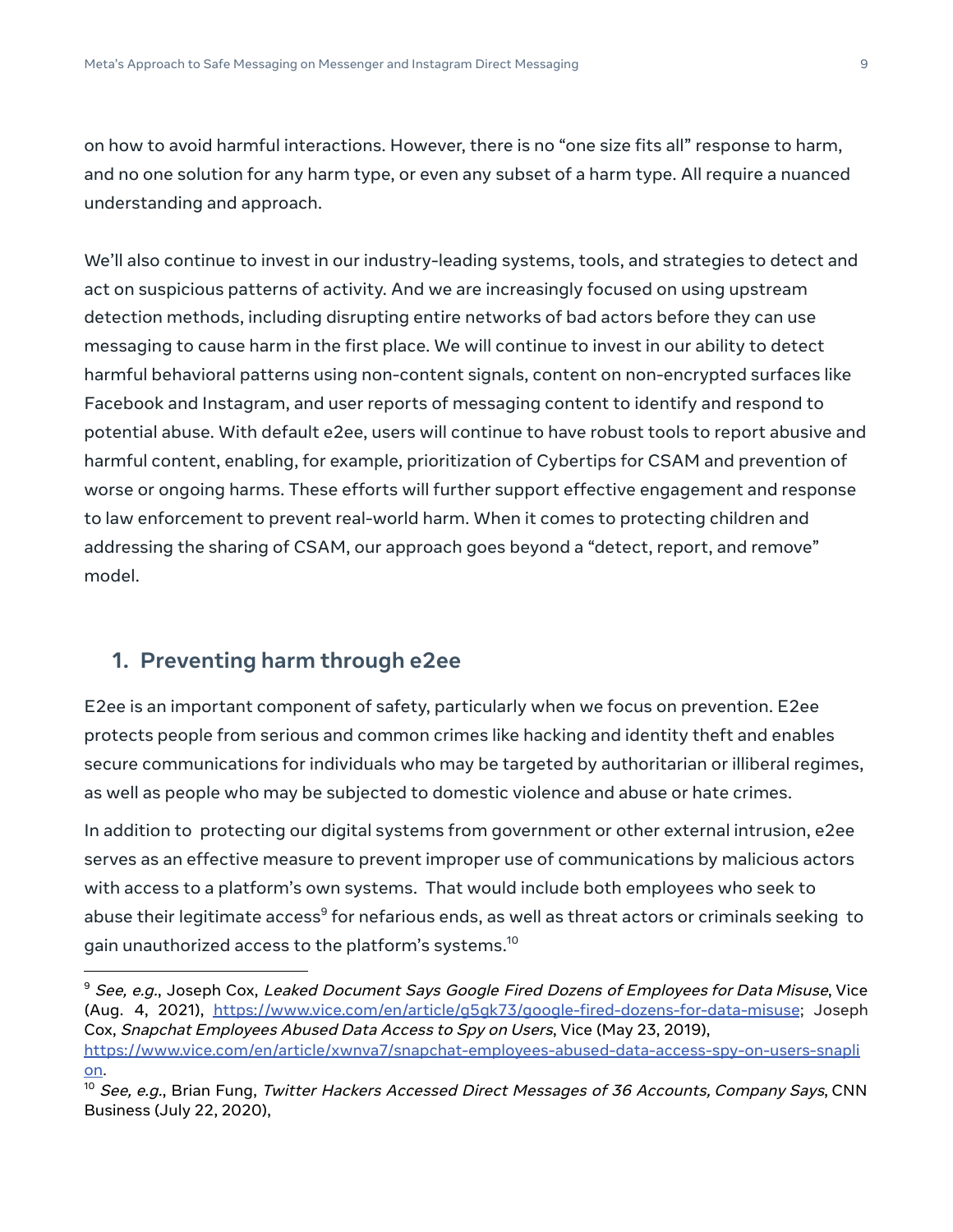We believe e2ee and promoting people's safety go hand in hand. Indeed, e2ee is an important tool for protecting the right to privacy for users around the world. In a digital age, giving users control over who has access to their data is fundamental to the concept of privacy. Many of the most sensitive conversations are now conducted via digital services - conversations with doctors, lawyers, counselors, partners, children, friends, and co-workers. It is vital that people have a means to prevent unintended third parties from viewing their private conversations. As Professor Ciaran Martin, former head of cybersecurity at the United Kingdom's Government Communication Headquarters (GCHQ), notes:

> End-to-end encryption exists, it works, and it makes sense. Tech companies know it and privacy campaigners know it. But so too do citizens. And, frankly, so too do policymakers.<sup>11</sup>

For years, academics, researchers, and many government officials have agreed that e2ee is the best technology currently available for protecting the privacy and security of sensitive information and communications. For example, in a November 2020 statement, $^{12}$  nine NGOs, including Privacy International and Article 19, wrote that "end-to-end encryption in particular, provides a guarantee that our private communications and information will be secure, and not vulnerable to being hacked or otherwise accessed without our consent," and that it is "a technology that millions of people across the world rely upon for their privacy, safety and security," including "journalists, human rights defenders, whistle-blowers, activists, and minorities vulnerable to persecution." Inherent to end-to-end encryption are fundamental human rights like freedom of expression, freedom of information, and association and assembly, and encryption directly impacts the public's right to information by allowing investigative journalists to guarantee source protection. The authors emphasized that encryption is recognized by major human rights bodies around the world, including UN Special Rapporteurs, the UN Human Rights Council, and the Freedom Online Coalition. For example, in his capstone report on the role encryption plays in free expression, former UN Special Rapporteur for

https://www.cnn.com/2020/07/22/tech/twitter-hack-direct-messages/index.html.

<sup>&</sup>lt;sup>11</sup> End-to-End Encryption: The (Fruitless?) Search for a Compromise, Bingham Centre for the Rule of Law (Nov. 2021),

https://www.bsg.ox.ac.uk/sites/default/files/2021-11/End-to-end%20Encryption%20Ciaran%20Martin% 20Blavatnik%20School.pdf.

 $12$  Joint Civil Society Statement on Encryption, Article 19 (Nov. 13, 2020),

https://www.article19.org/resources/uk-joint-civil-society-statement-on-encryption/; see also UK: Joint Letter to MPs: End-to-End Encryption Keeps Us Safe, Article 19 (June 14, 2021),

https://www.article19.org/resources/uk-joint-letter-to-mps-end-to-end-encryption-keeps-us-safe/.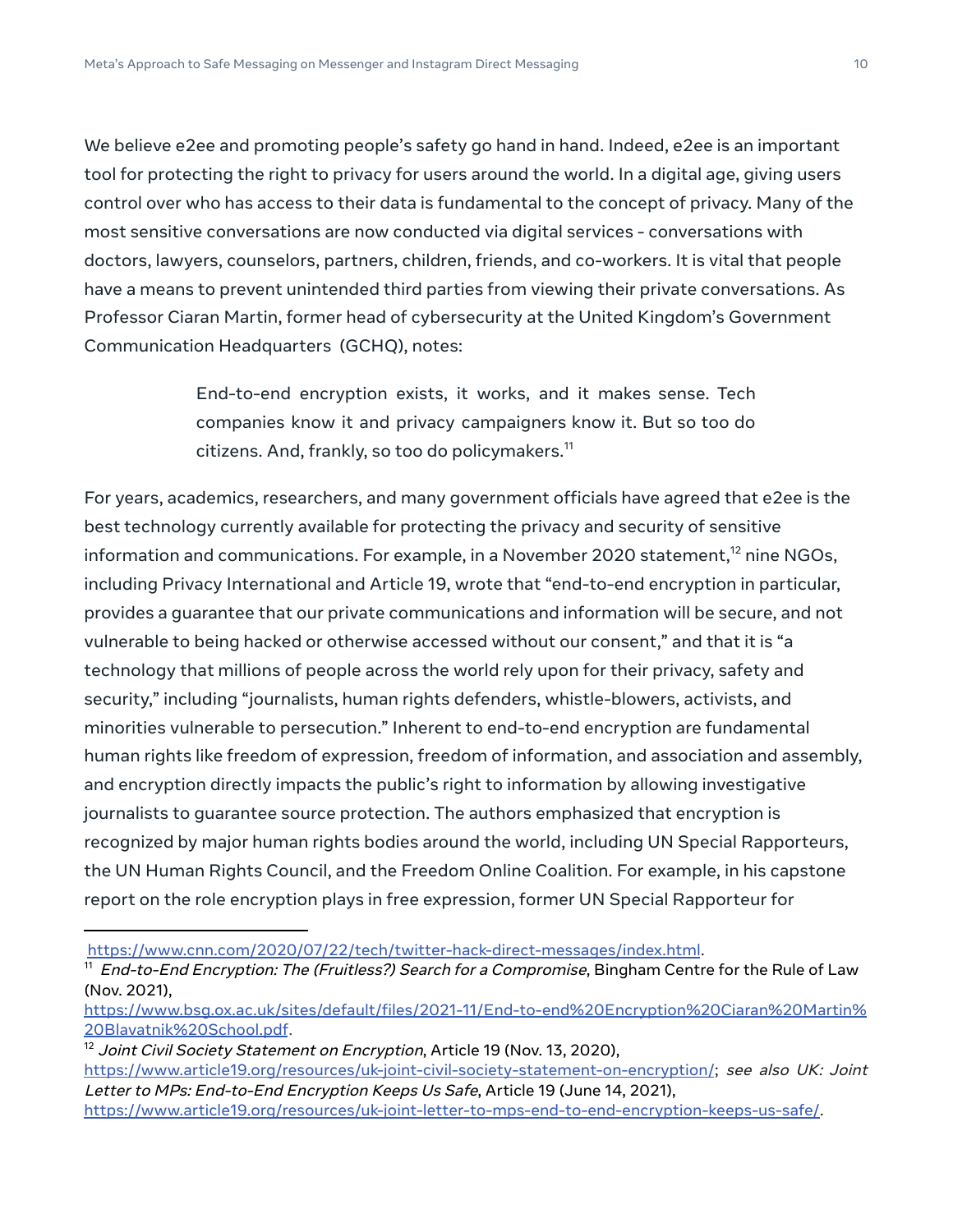Freedom of Expression and Opinion David Kaye affirmed that "encryption and anonymity, and the security concepts behind them, provide the privacy and security necessary for the exercise of the right to freedom of opinion and expression in the digital age." "Such security may be essential for the exercise of other rights," the report concluded, "including economic rights, privacy, due process, freedom of peaceful assembly and association, and the right to life and bodily integrity."<sup>13</sup>

For example, whilst end-to-end encrypted chats are already available as an option on Messenger and are by default on WhatsApp,<sup>14</sup> we've made encrypted one-to-one chats available on Instagram for all adults in Ukraine and Russia to protect their information from illicit use, including by the invading army. We'll also show notifications at the top of people's direct message inboxes to let them know they can switch to an encrypted conversation if they want to.

Importantly, as affirmed in Business for Social Responsibility's (BSR) Human Rights Impact Assessment (HRIA), the privacy protections of Meta's e2ee messaging platforms "keep people safe from bad actors who would use their message content to cause them bodily harm or detain them arbitrarily."<sup>15</sup> The HRIA acknowledges the "centrality of the right to privacy in fulfilling other rights, such as freedom of assembly and association, freedom of expression, participation in government, and the right to safety and security" means that vulnerable groups in particular are "dependent on the right to privacy to enable these other rights."<sup>16</sup> These groups include investigative journalists, marginalized racial, ethnic, and religious groups, individuals in abusive relationships and victims of trafficking who use messaging platforms to seek help, and civil society organizations, particularly those focused on women and LGBTQI+ rights groups, among others.<sup>17</sup> While the HRIA acknowledges the possible risk of use of e2ee to facilitate the trafficking of adults and children, to share CSAM, or to plan terrorist attacks<sup>18</sup> unless these risks are mitigated (in many of the ways we explain in this paper), it ultimately concludes that "[e]xtending end-to-end encryption across messaging platforms will provide vital safety protections for vulnerable users and other rightsholders around the world."<sup>19</sup>

 $14$  This update is not available to business accounts on Instagram. <sup>13</sup> https://documents-dds-ny.un.org/doc/UNDOC/GEN/G15/095/85/PDF/G1509585.pdf?OpenElement

<sup>&</sup>lt;sup>15</sup> BSR, 2022. "Human Rights Impact Assessment: Meta's Expansion of End-to-End Encryption" at 34.

<sup>&</sup>lt;sup>16</sup> BSR, 2022. "Human Rights Impact Assessment: Meta's Expansion of End-to-End Encryption" at 63.

<sup>&</sup>lt;sup>17</sup> BSR, 2022. "Human Rights Impact Assessment: Meta's Expansion of End-to-End Encryption" at 63.

<sup>&</sup>lt;sup>18</sup> BSR, 2022 "Human Rights Impact Assessment: Meta's Expansion of End-to-End Encryption" at 33-35.

<sup>&</sup>lt;sup>19</sup> BSR, 2022 "Human Rights Impact Assessment: Meta's Expansion of End-to-End Encryption" at 44.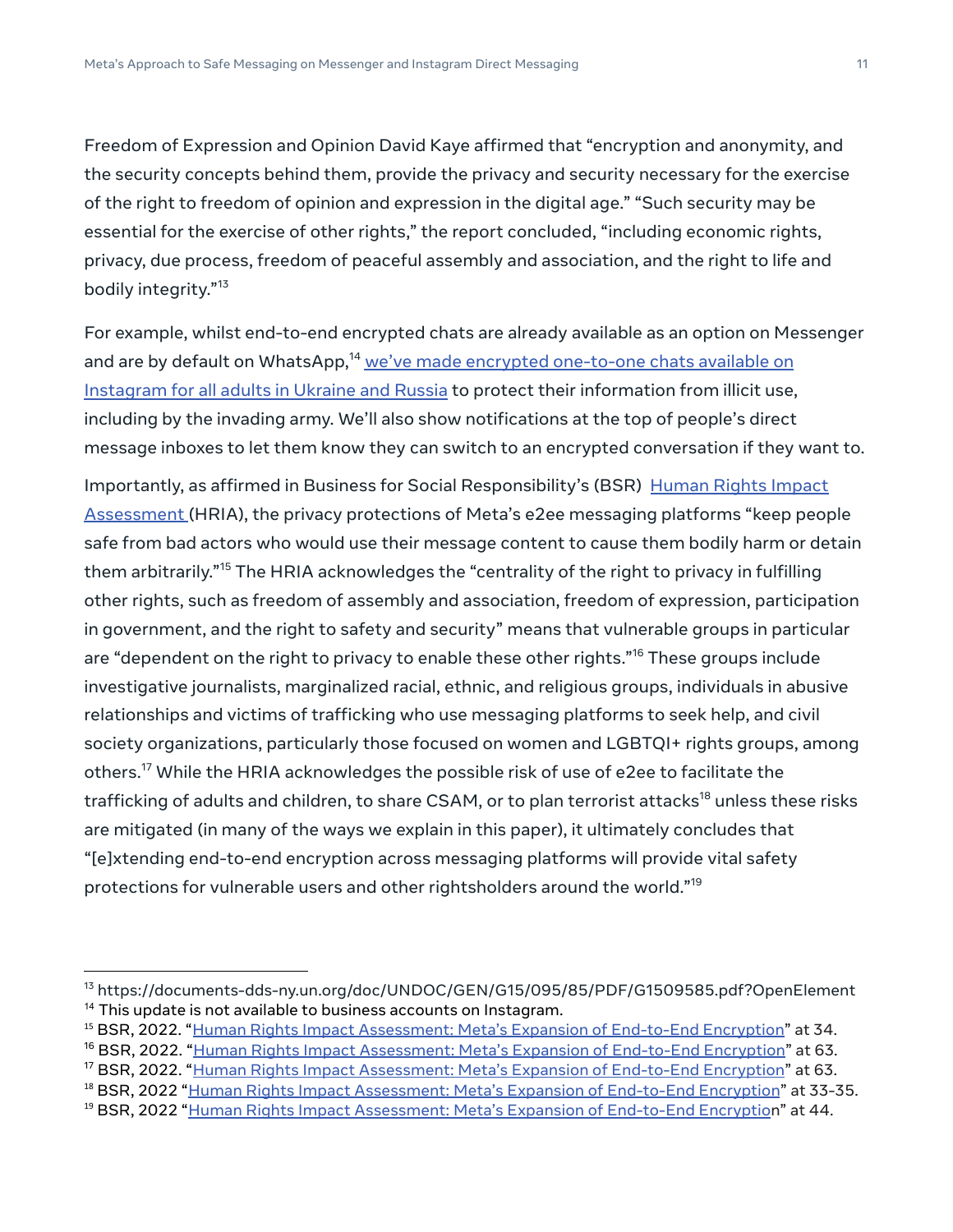### **2. Detecting patterns of harm and abuse**

We are committed to using technology-driven solutions across the data that we have available to us and are permitted to use for this purpose, to detect behavioral patterns of abuse. For example, Meta's Machine Learning (ML) tools focus on early detection and prevention. Our ML technology currently looks across the public facing surfaces on our family of apps - like account information and photos uploaded to public spaces like Facebook and Instagram - to detect suspicious activity and abuse before it reaches messaging. When e2ee is default, we will also use artificial intelligence, subject to applicable law, $^{20}$  to proactively detect accounts engaged in malicious patterns of behavior instead of scanning private messages.

Investigations have shown that bad actors often reveal their intentions with obvious public signals. Some of these examples within the context of child sexual abuse include friending accounts with clear child-sexualizing content, using coded language in bios, searching for egregious terms, or joining questionable groups. Notably, key signals of harm involve non-encrypted content that will remain available when our messaging services move to default e2ee.

Based on these signals and others, we can take action. This includes prevention actions such as limiting their ability to interact with others and engage in offending behavior (e.g., enhanced user education), or environmental changes (e.g., removing the friend button or preventing a suspected account from messaging with a minor).

Much like email spam filters, analyzing behavioral signals in a private space with privacy-preserving techniques provides opportunities to detect bad actors connecting with one another, and most importantly, to detect when they may be targeting victims. For example, if an adult repeatedly sets up new account profiles and tries to connect with minors they don't know or messages a large number of strangers, we can intervene by taking actions such as blocking

<sup>&</sup>lt;sup>20</sup> https://about.fb.com/news/2020/12/changes-to-facebook-messaging-services-in-europe/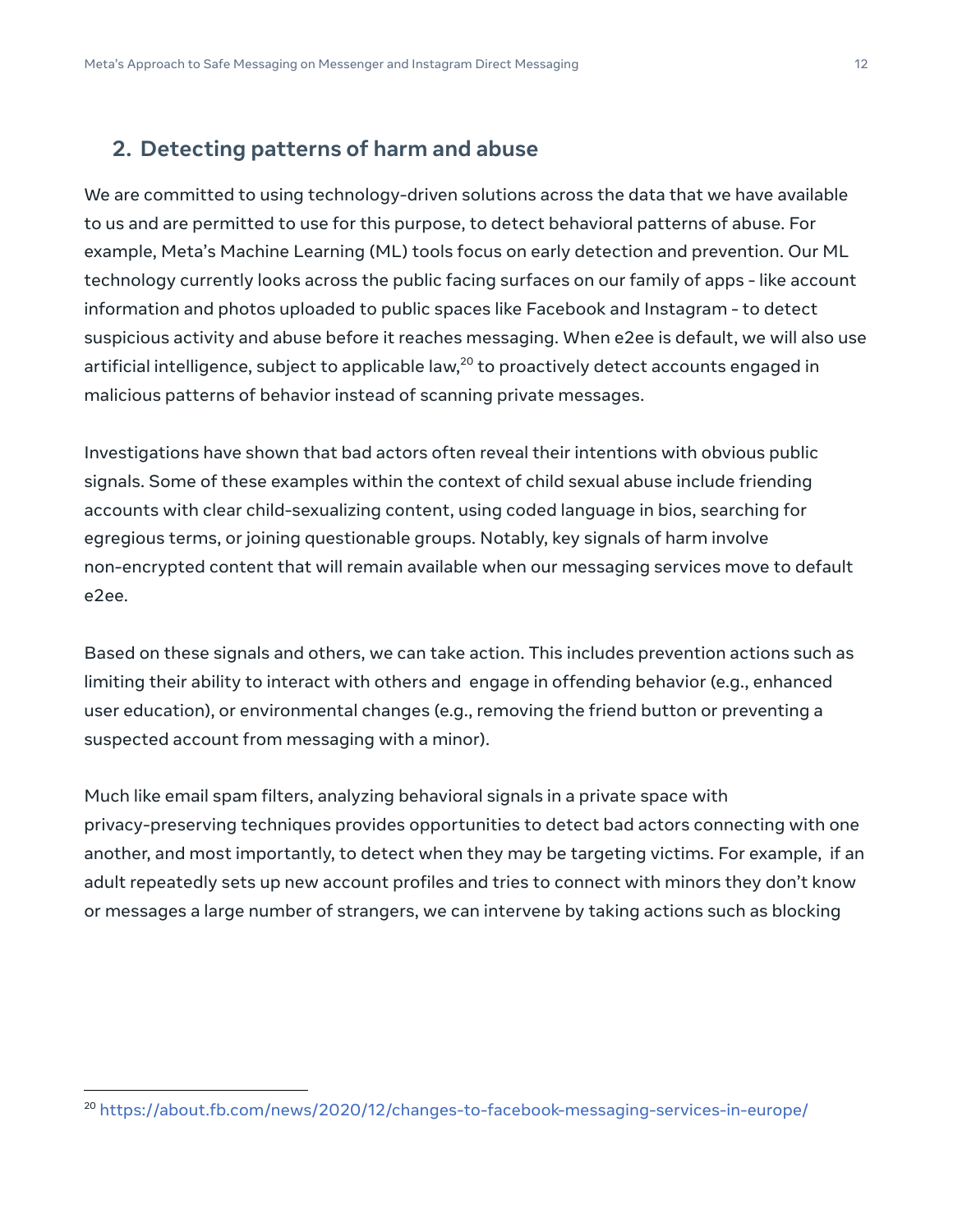them from interacting with minors in order to prevent inappropriate interactions.



We have found through research that when bad actors are simply blocked from connecting with or messaging vulnerable users, they will simply keep looking for new ways to offend. Instead, Meta focuses on limiting bad actors' capabilities within the product experience (e.g., removing friend button or search options in Facebook) to ensure they cannot use Meta apps to facilitate harm (similar to the redirect method used in counter-terrorism) and redirecting them to educational resources.<sup>21</sup> For actors who repeatedly attempt to contact children or others for harmful purposes, we can take more serious actions including disabling and removing their accounts.

### **3. Empowering Messenger and Instagram users through built-in prevention and education**

We also aim to prevent harm by empowering and educating users on how to identify and protect themselves from unwanted interactions on Messenger and Instagram DMs through in-app safety notices and easy to use reporting tools.

<sup>21</sup> https://redirectmethod.org/.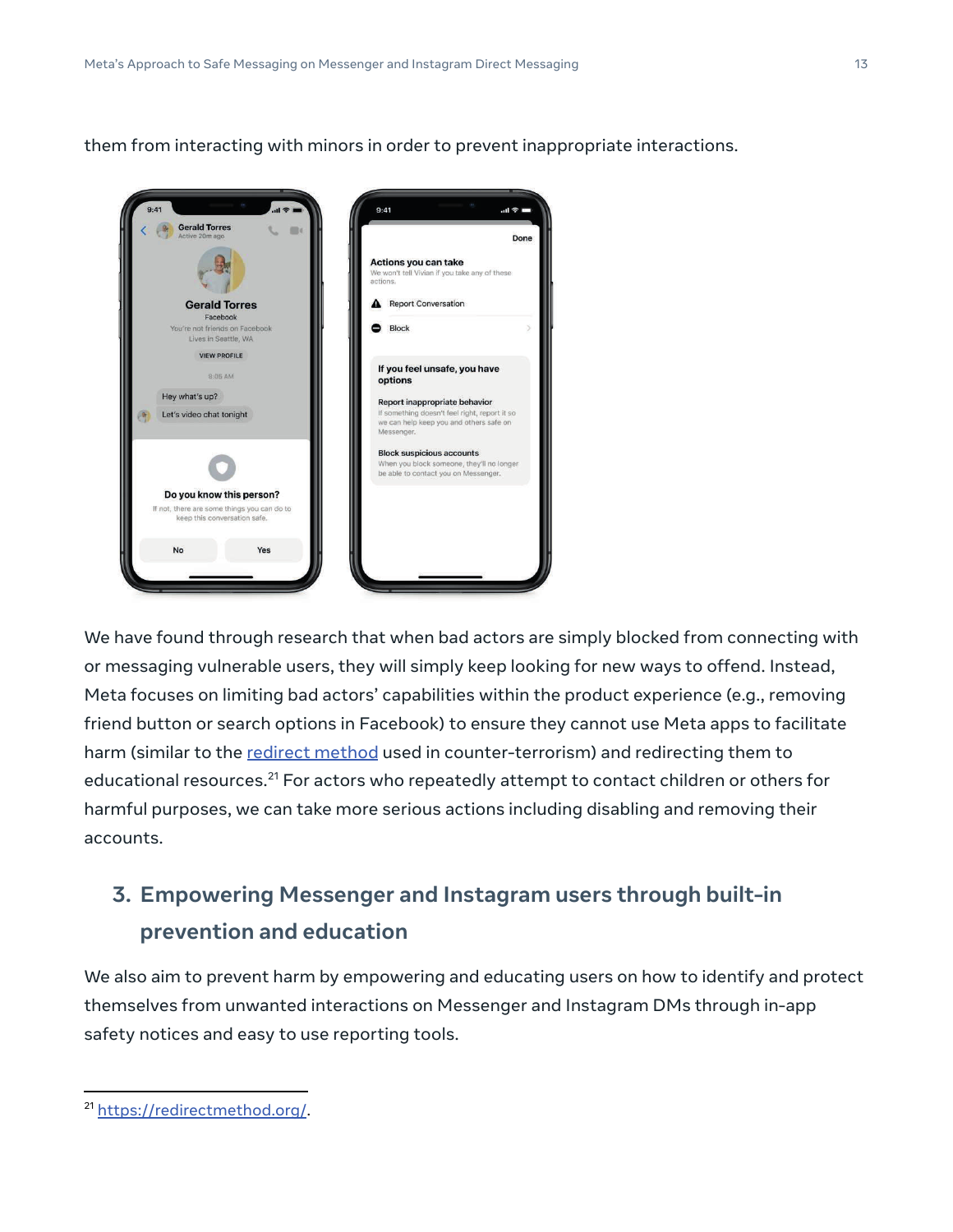A key part of our education strategy is to provide users, especially young people, with in-app advice on avoiding unwanted interactions. For example, we provide educational signposting to all users on Facebook that they should only accept friend requests from people they know. If a user blocks, or deletes a connection request, it is likely that the user does not want to interact with the requester. This prompts us to ask if the user wants to report.

We've also seen tremendous success with our safety notices on Messenger, which are banners that provide tips on spotting suspicious activity and taking action to block, report, or ignore/restrict someone when something doesn't seem right.<sup>22</sup> We developed these safety tips using machine learning to help people avoid scams, spot impersonations and, most urgently, flag suspicious adults attempting to connect to minors. In November 2021 alone, more than 100 million people saw safety notice banners on Messenger. And, importantly, this feature works with e2ee.

Our Terms prohibit children below the age of 13 from opening an account on Facebook, Instagram, and Messenger. For those young users who are old enough to use our apps, we have deployed numerous default protections, policies, and tools to prioritize their safety. For example:

- Adults cannot initiate Messenger chats and Instagram DMs with minors they are not connected to.
- On Messenger, we have Safety Notices alerting teens of suspicious activity and prompting them to take action to block, report, or ignore/restrict someone when something doesn't seem right.
- People under 18 years also do not have access to certain services supported by Messenger such as Marketplace, Mentorships, Fundraisers, Dating, and Blood Donation.
- We protect certain information such as contact info, school, or birthday from appearing publicly.
- Location sharing is off for all users by default. When a teen turns on location sharing, we include a consistent indicator as a reminder that they're sharing their location.
	- On Instagram, for new users under 18 or under 16 (depending on country), we set their accounts to private by default, which means that their content cannot be seen by others without permission of the user.

22

https://messengernews.fb.com/2020/05/21/preventing-unwanted-contacts-and-scams-in-messenger/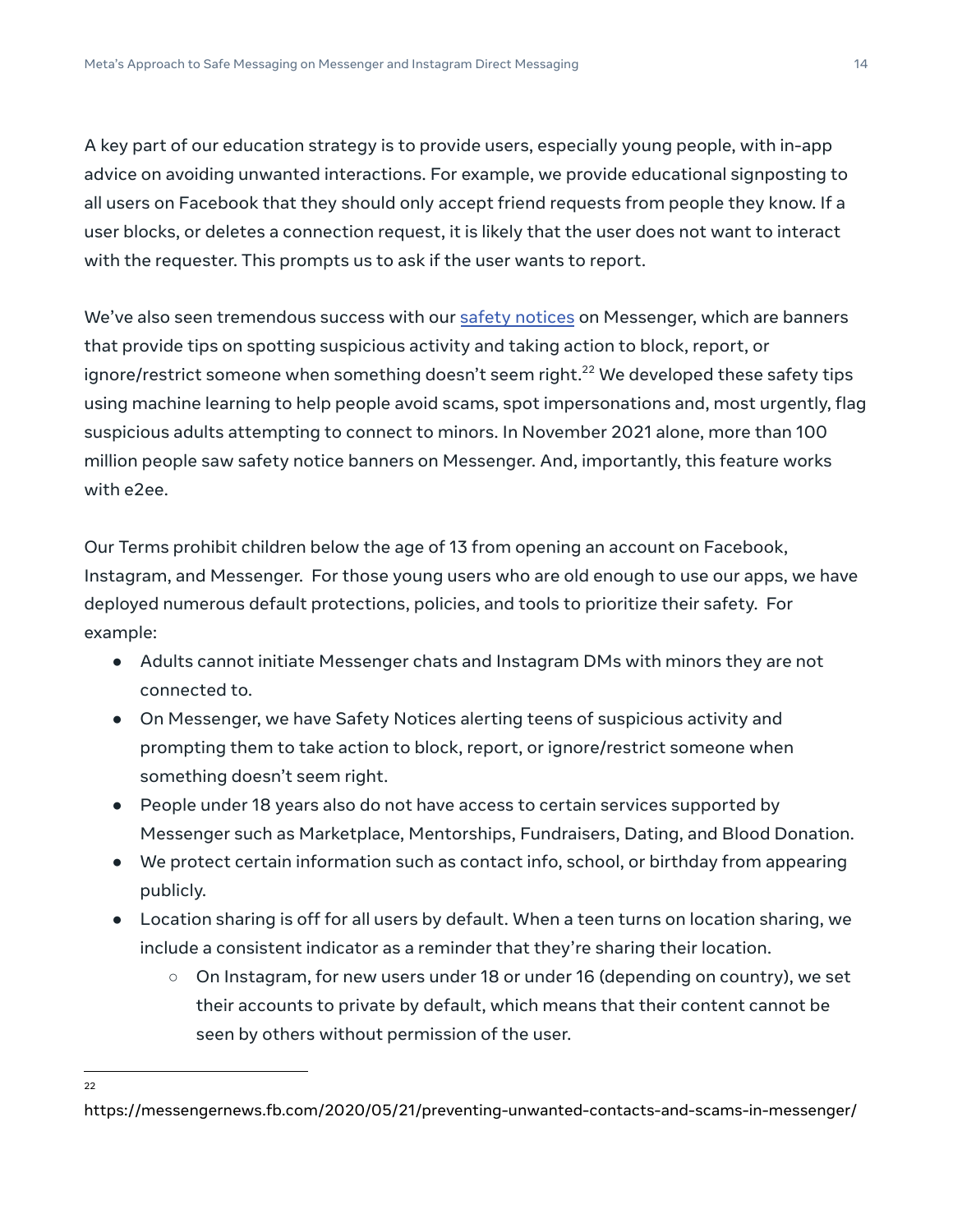- We provide in-app notifications to encourage Instagram users under 18 or under 16 (depending on country) to use their privacy settings and to educate them about the consequences of having accounts made public.
	- We prevent the profiles of people under 18 years old from appearing in search tools outside of Facebook.
- On Facebook, new teen accounts are automatically defaulted to share their posts with "friends" only.
- We remove teens from the "suggested friends" of potentially suspicious adults and we remove the ability for certain adults to friend minors.

We also want to educate more people to act if they see something and avoid sharing harmful content, even in outrage. We have begun sending alerts informing people about the harm that sharing child exploitation content can cause, even when done in outrage or to raise awareness, by warning them that it's against our policies and will have legal consequences. We've also launched a global "Report it, Don't Share it" campaign reminding people of the harm caused by sharing this content and the importance of reporting this content.

# Giving People More Choice and Control

While we put in place strong default security and privacy protections, we know that our users are diverse, covering all age ranges and countries and with different requirements from their messaging experiences. Emerging creators often want increased reach to potential followers, while other people want tight-knit circles. In addition to our efforts to prevent harm, we are giving users more controls of their messaging inbox to account for the variety of experiences people want.

Over the past few years, we've improved the options for reviewing chat requests and recently built delivery controls that let people choose who can message their chats list, who goes to their requests folder and who can't contact them at all. To help people review these requests in the safest way possible, we blur images and videos, block links, and let people delete requests to chat in bulk. (*Note: some features may not be <u>available to everyone</u>.)<sup>23</sup>* 

<sup>&</sup>lt;sup>23</sup> https://about.fb.com/news/2020/12/changes-to-facebook-messaging-services-in-europe/.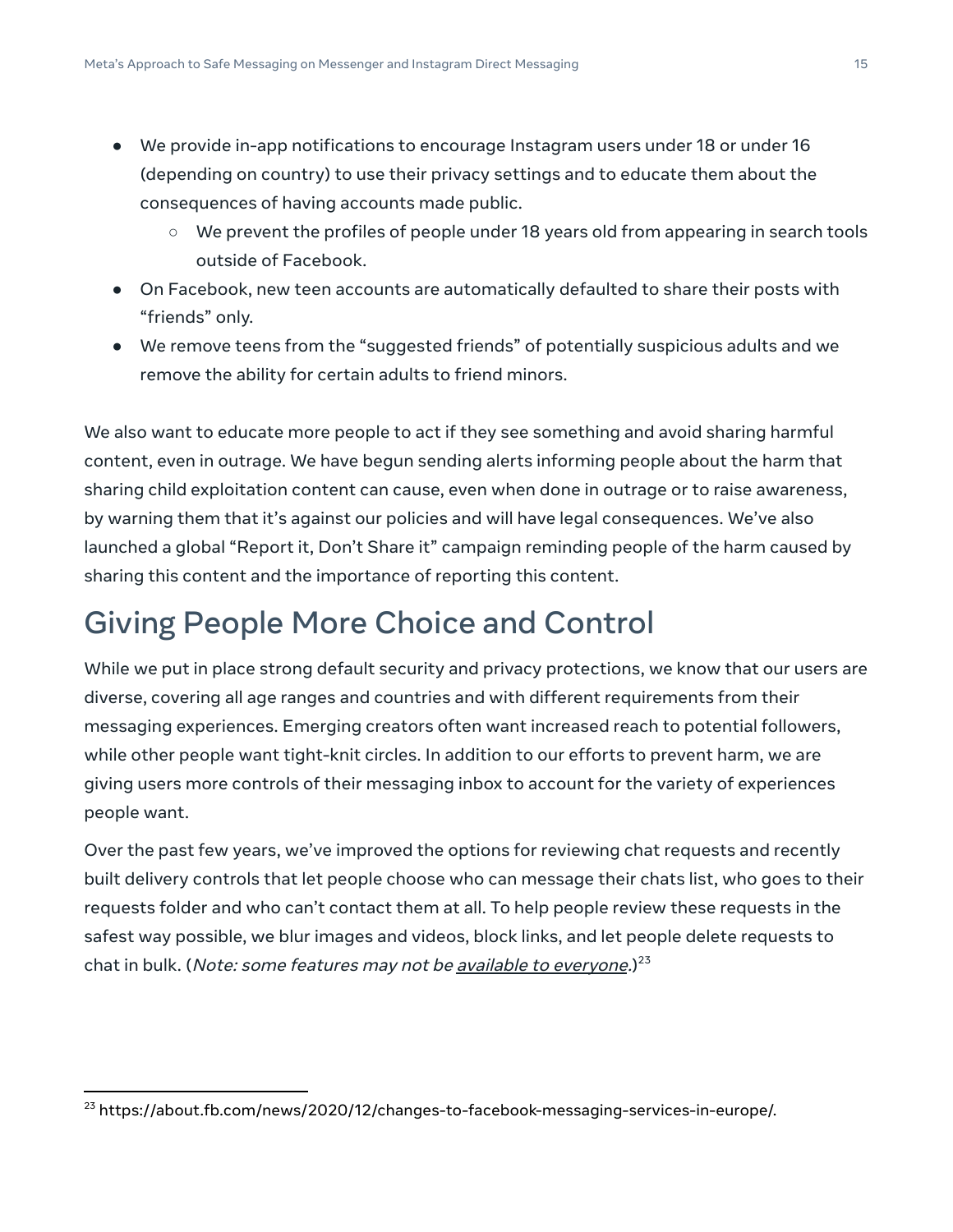

People can already block unwanted contacts in Messenger, so we're introducing the ability to block unwanted contacts seamlessly across Instagram DMs and Messenger. We are making it easy to block contacts from strangers-- a feature that is switched on by default for any user we identify as a potential minor.

We also recently announced Hidden Words on Instagram so people can determine for themselves what offensive words, phrases and emojis they want to filter into a Hidden Folder. $^{24}$ The user decides on a list of potentially offensive words, hashtags, and emojis by default, even if they don't break our rules. This is also part of our effort to take a broader approach to safety, and will work on e2ee on-device, under the control of the user.

24

https://about.instagram.com/blog/announcements/introducing-new-tools-to-protect-our-community-fr om-abuse.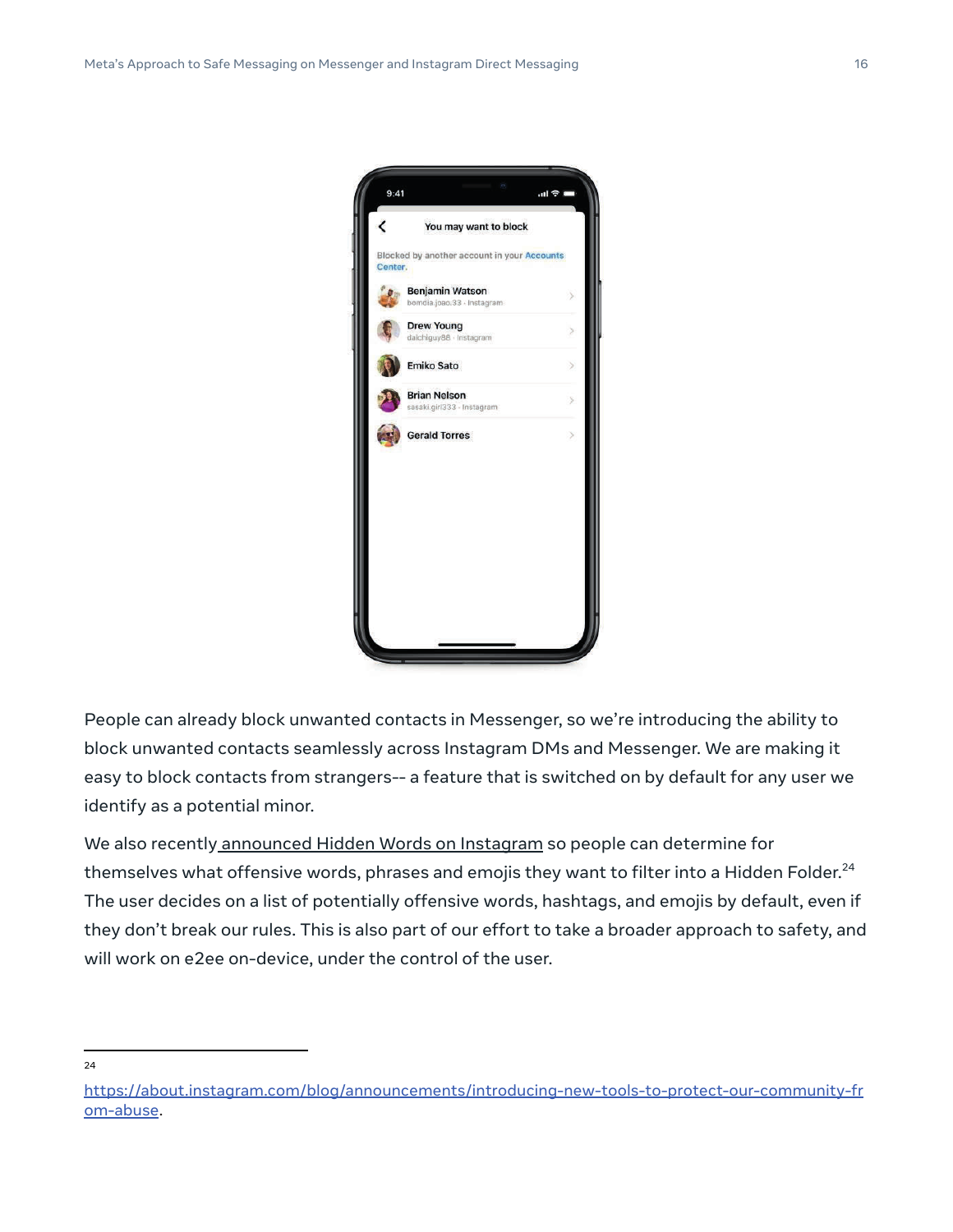## Responding Quickly to Potential Harm

When we become aware of potential abuse on our services, we respond quickly to mitigate any harm. We do this by making it easy for people to report harmful content, enforcing our Community Standards when we receive reports about users or content, and sharing data with NCMEC and our law enforcement agencies.

### **1. User reporting**

Reporting is an essential tool for people to stay safe and help us respond to abuse effectively. We encourage our users to report content to us that they believe violates our policies using the dedicated tools we have designed for our services. This includes Pages, Groups, profiles, individual posts, and comments on Facebook and Instagram and accounts and chats on Messenger and Instagram DMs.

On our messaging services, we're making it much easier to report harm and educating people on how to spot scammers and impersonators by redesigning our reporting feature to be more prominent in Messenger and Instagram DMs. We also recently made it easier to report content for violating our child exploitation policies.<sup>25</sup> When reporting harm, people can select "involves a child" as an option, which, in addition to other factors, prioritizes the report for review and action. Our goal is to encourage significantly more reporting by making it more accessible, especially among young people. As a result, we're seeing close to 50% year-over-year growth in reporting, and we're taking action to keep Messenger and Instagram DMs safe.

<sup>25</sup> https://about.fb.com/news/2021/02/preventing-child-exploitation-on-our-apps/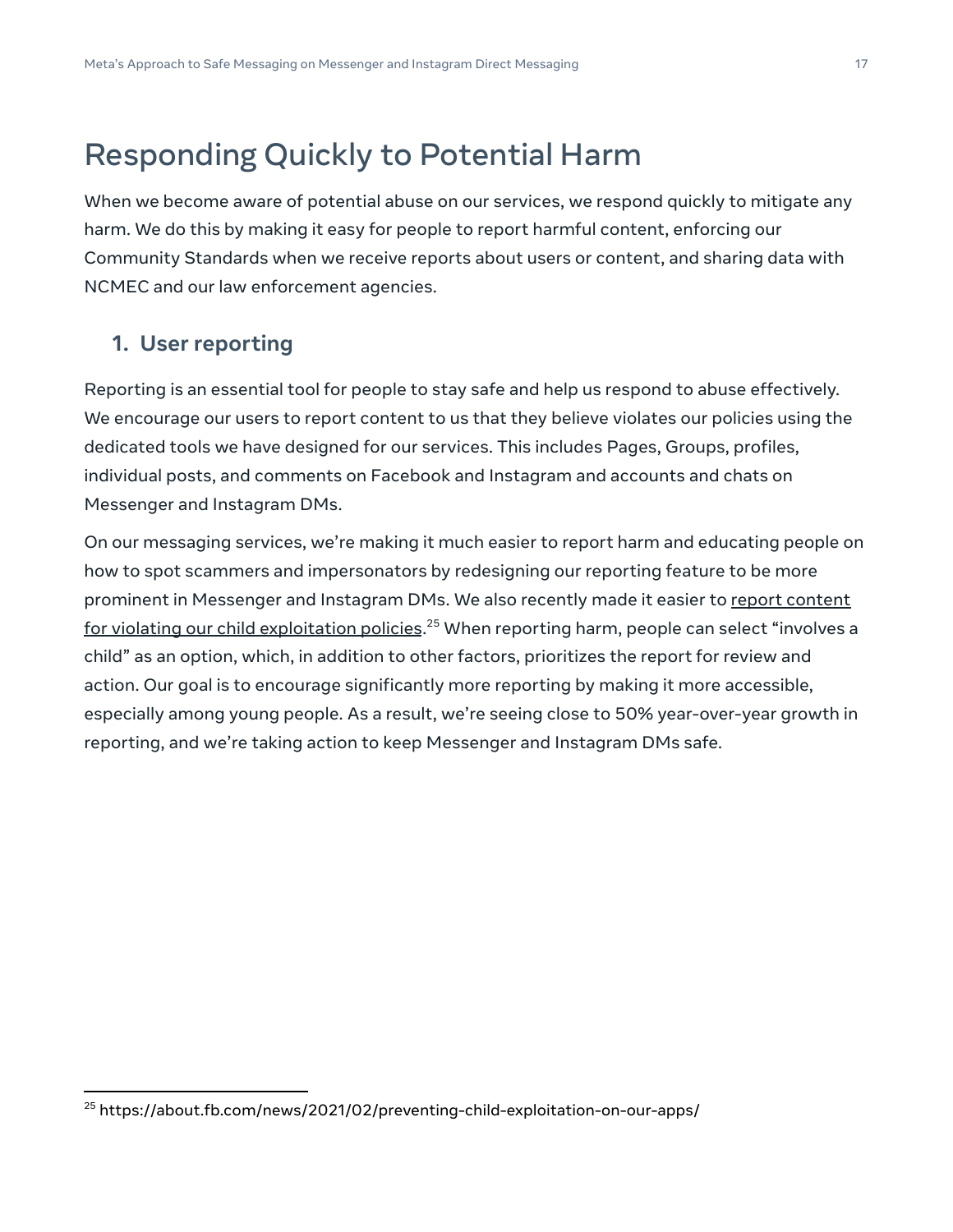

We'll continue to enforce our Community Standards on Messenger and Instagram DMs in a default e2ee environment. When users choose to report and send us data from their device, we'll be able to see and review up to 30 of the most recent messages sent in that conversation. Messages are decrypted on the user's device and securely sent to Meta via the user's reporting action.<sup>26</sup> This allows us to take action if violations are detected — whether they are scams, bullying, harassment, violent crimes, or child exploitation.

Meta also encourages user reporting based on non-content signals. In addition to the safety notices described already, we are also conducting research to identify additional opportunities to not only offer reporting but prompt it and identify how to most effectively do so, especially with regard to minors. For example, we are exploring the effectiveness of prompting reporting when someone blocks a user or deletes a thread. Early results suggest this may be a very promising direction that can make a significant difference to user reporting.

#### **2. Working with law enforcement**

Meta works to ensure safety in our community, online and offline, including by working with law enforcement. In addition to empowering and educating people to use our safety and reporting tools, we engage with law enforcement agencies to respond to valid legal requests and may

 $26$  https://www.facebook.com/help/786613221989782.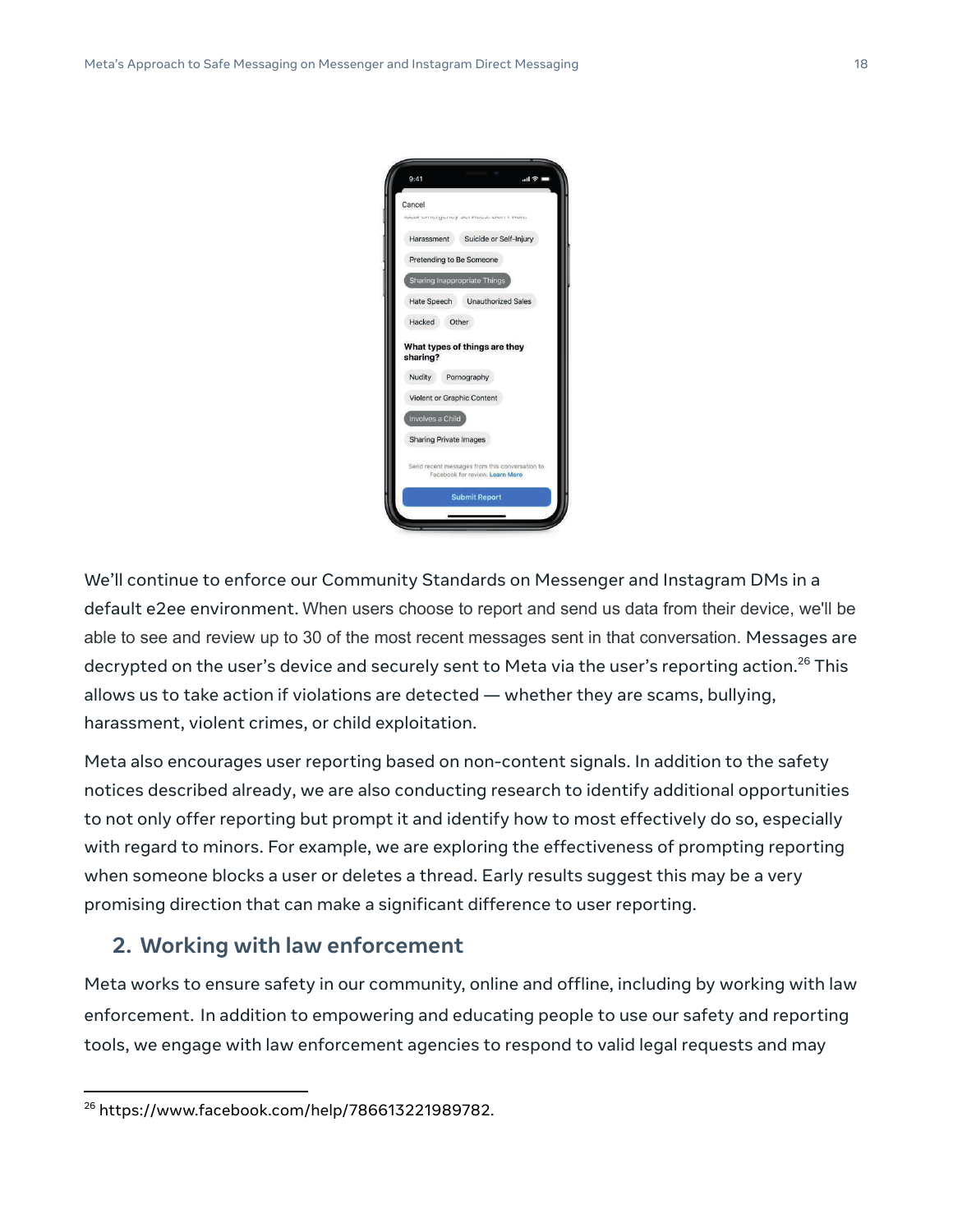provide information to law enforcement that will help them respond to emergencies, including those that involve the risk of immediate harm, suicide prevention and the recovery of missing children - all consistent with applicable law, our Terms of Service and data policy, and human rights/international standards. We scrutinize every government request we receive to make sure it's legally valid and, when we comply, we produce narrowly tailored information to respond to that request.

As part of our ongoing effort to share more information about the requests we have received from governments around the world, Meta regularly produces reports on 'Government Requests for User Data' in its Transparency Center, $^{27}$  to provide information on the nature and extent of these requests and the strict policies and processes we have in place to handle them. Our website also provides further details, including operational guidelines for law enforcement officials seeking records from Meta ("Law Enforcement Guidelines")<sup>28</sup> and our dedicated Law Enforcement Online Request System (LEORS).

We value the work of law enforcement agencies around the world and share the goals of keeping people safe. Meta has a strong history of engagement with law enforcement agencies on critical safety issues. This applies across our services - including for Messenger and Instagram DMs and will not change following default e2ee.

In response to valid legal requests or where there is an imminent risk of harm to a child or risk of death or serious physical injury to any person, Meta will still be able to produce available data that can support law enforcement investigations. In fact, Europol's annual digital evidence report found 85% of law enforcement surveyed cited Basic Subscriber Information (BSI) (including email address and phone number) and traffic data (IP address) as the types of data needed most often in investigations.<sup>29</sup> Both of these types of data will remain available to Meta and can be produced to law enforcement when our messaging services move to e2ee by default.

This can be vital information to law enforcement when responding to emergencies, including helping law enforcement to locate people at imminent risk of physical harm, for suicide prevention, and for the recovery of missing children.

<sup>27</sup>Meta Transparency Center, "Government Requests for User Data", https://transparency.fb.com/data/government-data-requests/

 $29$  SIRIUS EU Digital Evidence Situation Report (2020), at 13, available at

<sup>&</sup>lt;sup>28</sup> Facebook Safety Center, "Information for Law Enforcement Authorities" (last visited Dec. 28, 2021), https://www.facebook.com/safety/groups/law/guidelines/; Facebook Safety Center, "Facebook and Law Enforcement" (last visited Dec. 28, 2021), https://www.facebook.com/safety/groups/law.

https://www.europol.europa.eu/cms/sites/default/files/documents/sirius\_desr\_2020.pdf.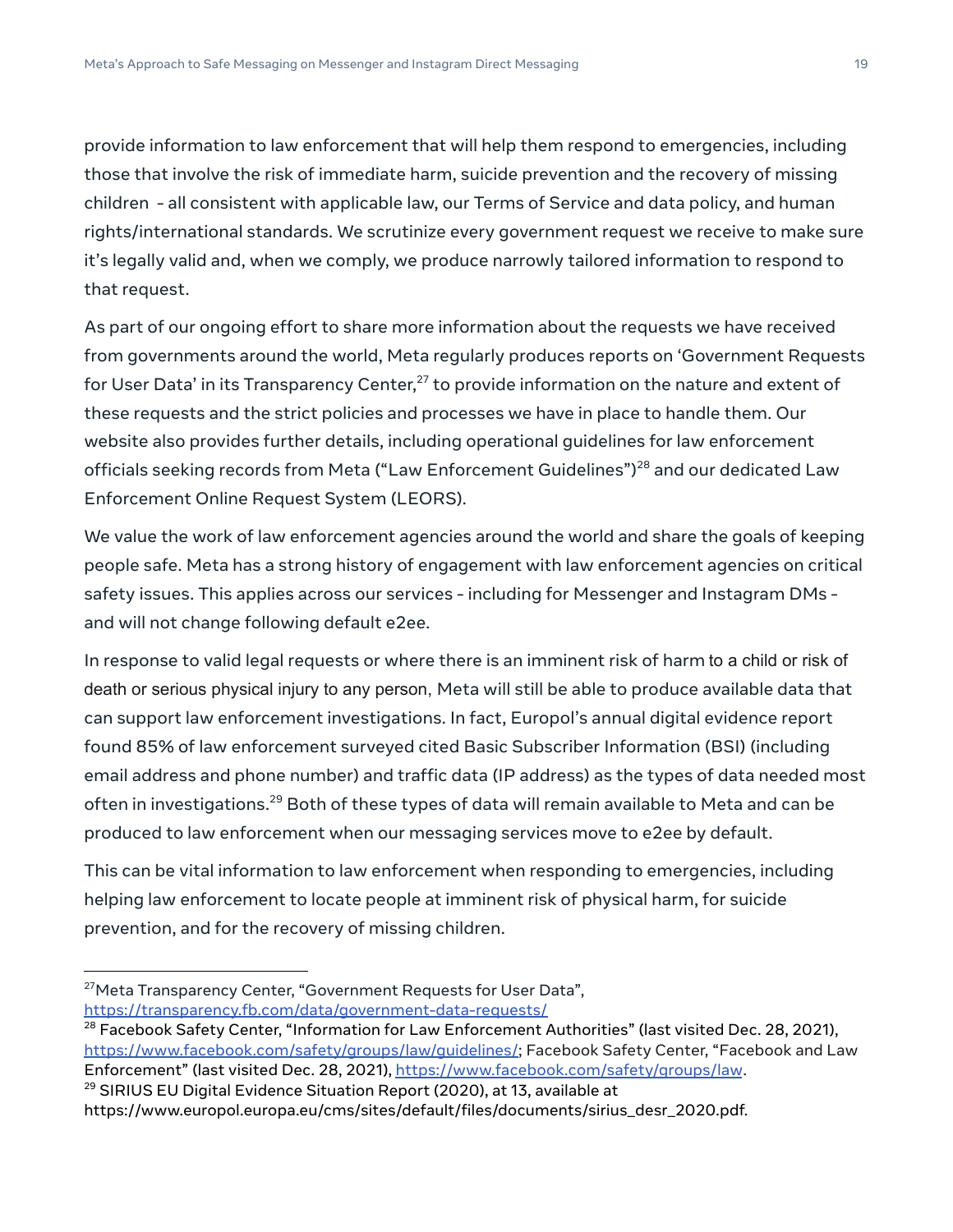Meta's messaging services also sit alongside its other products - including the main Facebook and Instagram social networking platforms. Through appropriate legal process, law enforcement may request available data that reflects a user's activity across our private and public-facing surfaces - with the potential to provide law enforcement with a better understanding of how users may be abusing our services to perpetrate harm.

It is also a mistake to consider the information that Meta can provide in isolation, as that may only be part of the puzzle and the ultimate picture that law enforcement is able to build from multiple sources. For example, in a default e2ee environment users will still maintain access to their messaging content and law enforcement may still be able to obtain this content directly from users or their devices.

### **3. Partnering with NCMEC**

In addition to engaging with law enforcement, we partner closely with NCMEC to mitigate the spread of CSAM on the internet. We report all apparent instances of child sexual exploitation appearing on our platforms from anywhere in the world to  $NCMEC$ ,<sup>30</sup> including content brought to our attention by government requests. NCMEC coordinates with law enforcement authorities from around the world to help children. If a request relates to a child exploitation or safety matter, law enforcement may specify those circumstances (and include relevant NCMEC report identifiers) in the request to ensure that Meta is able to address these matters expeditiously and effectively.<sup>31</sup>

We will continue to detect suspicious activity on public surfaces and on non-messaging platforms, including users' Facebook and Instagram activity. For instance, Meta can still scan for images on public and non-encrypted surfaces when e2ee is standard. If the information from those scans amounts to facts and circumstances of CSAM, Meta will continue to report it.

In child exploitation cases involving Messenger or Instagram DMs, we'll continue to report violating accounts to NCMEC.<sup>32</sup> We're able to share data like account information, account activity, content from non-encrypted parts of our services (such as profile photos) and inbox content from user reported messages to determine compliance with our Terms of Service and

 $30$  US law requires service providers with functions in the US to report CSAM to NCMEC and, in doing so, the reporting of the content to NCMEC does not amount to illegal distribution of CSAM.

<sup>&</sup>lt;sup>31</sup> Facebook Safety Center, "Information for Law Enforcement Authorities" (last visited Dec. 28, 2021), https://www.facebook.com/safety/groups/law/guidelines/.

 $32$  https://transparency.fb.com/policies/improving/working-with-law-enforcement/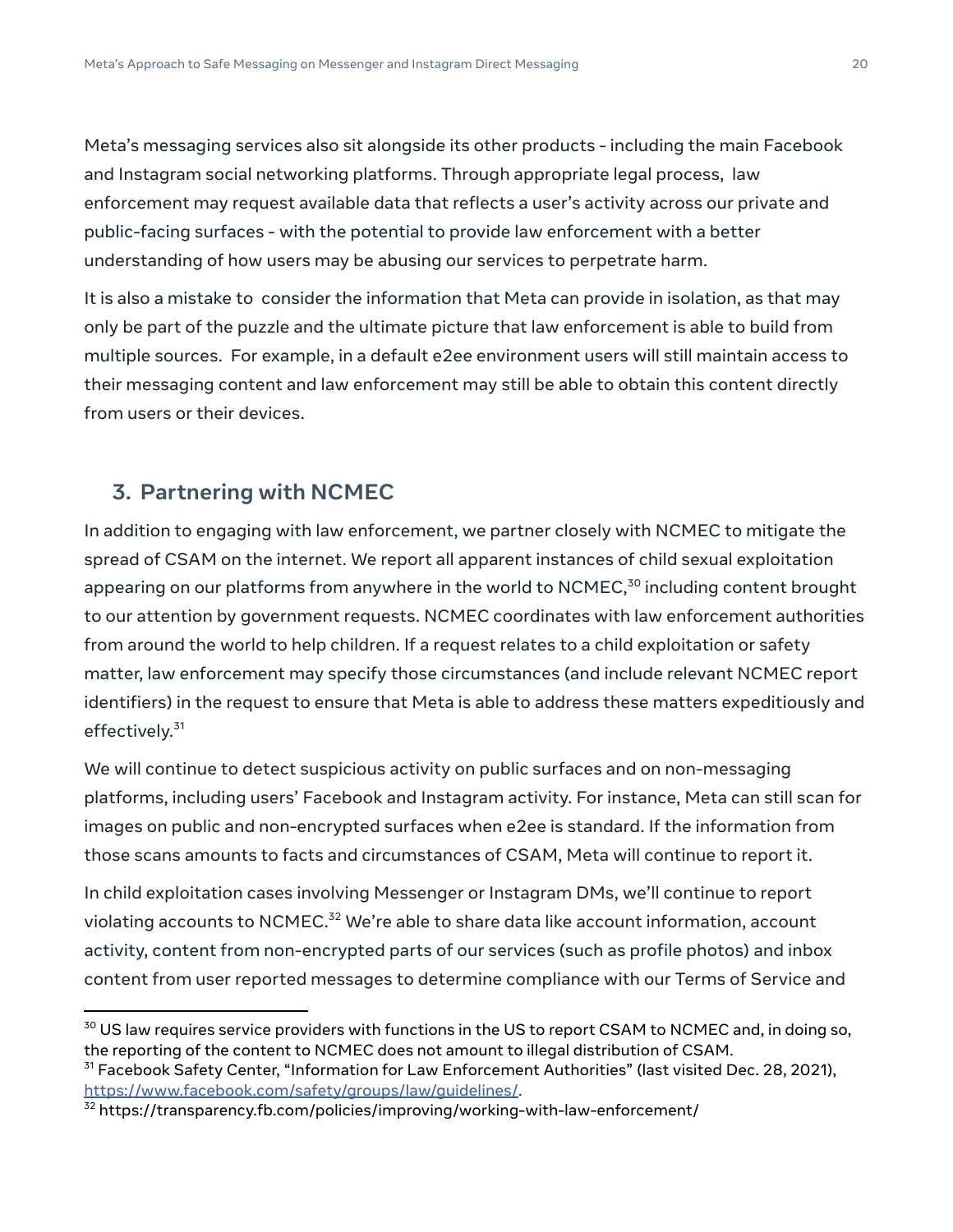Community Standards. We'll continue to iterate on this approach. We have been making continuous improvements to our detection systems that do not rely on proactive scanning of inbox content.

When producing reports to NCMEC, we want to ensure that the information we provide are actionable by law enforcement to support people's safety, security, and privacy.

# Reviewing and Continually Evolving our Approach

As technology is constantly evolving and bad actors change their techniques, preventing abuse on our apps therefore requires constant iteration. We regularly review our policies and features, listen to feedback from experts and people using our apps, including Messenger and Instagram DMs, to stay ahead of people who may not have the best intentions.

While building a trusted space requires ongoing innovation, flexibility, creativity, and engagement with outside experts, we believe that this approach of prevention, control, and response offers a framework to get people the protection they need and deserve. Privacy and safety go hand-in-hand, and we're committed to making sure they are integral to people's messaging experiences.

It is a top priority of ours to continually improve our ability to prevent, disrupt, and respond to bad actors who misuse any of our apps, including Messenger and Instagram DMs, to facilitate harm. Our efforts to improve mean we support a collaborative, rights-respecting, solutions-based approach that works across stakeholders for two reasons: to build better products for users, including to prevent harm on our apps, and to make our reports actionable to stop bad actors from returning and continuing to perpetrate harm. For example, while early testing on Meta's intent-based content and non-content signals models is promising, additional data from law enforcement on the investigations they open and cases they prosecute based on the information we provide would help further this work.

We are open to working with governments and stakeholders on industry-wide success metrics that better assess progress on reducing harm in messaging, including child sexual exploitation.

#### **Working Across Global Stakeholders**

Child protection requires a global and comprehensive response from industry, law enforcement, government, civil society, and families, which is why Meta is committed to working with child safety stakeholders worldwide to build and support the child safety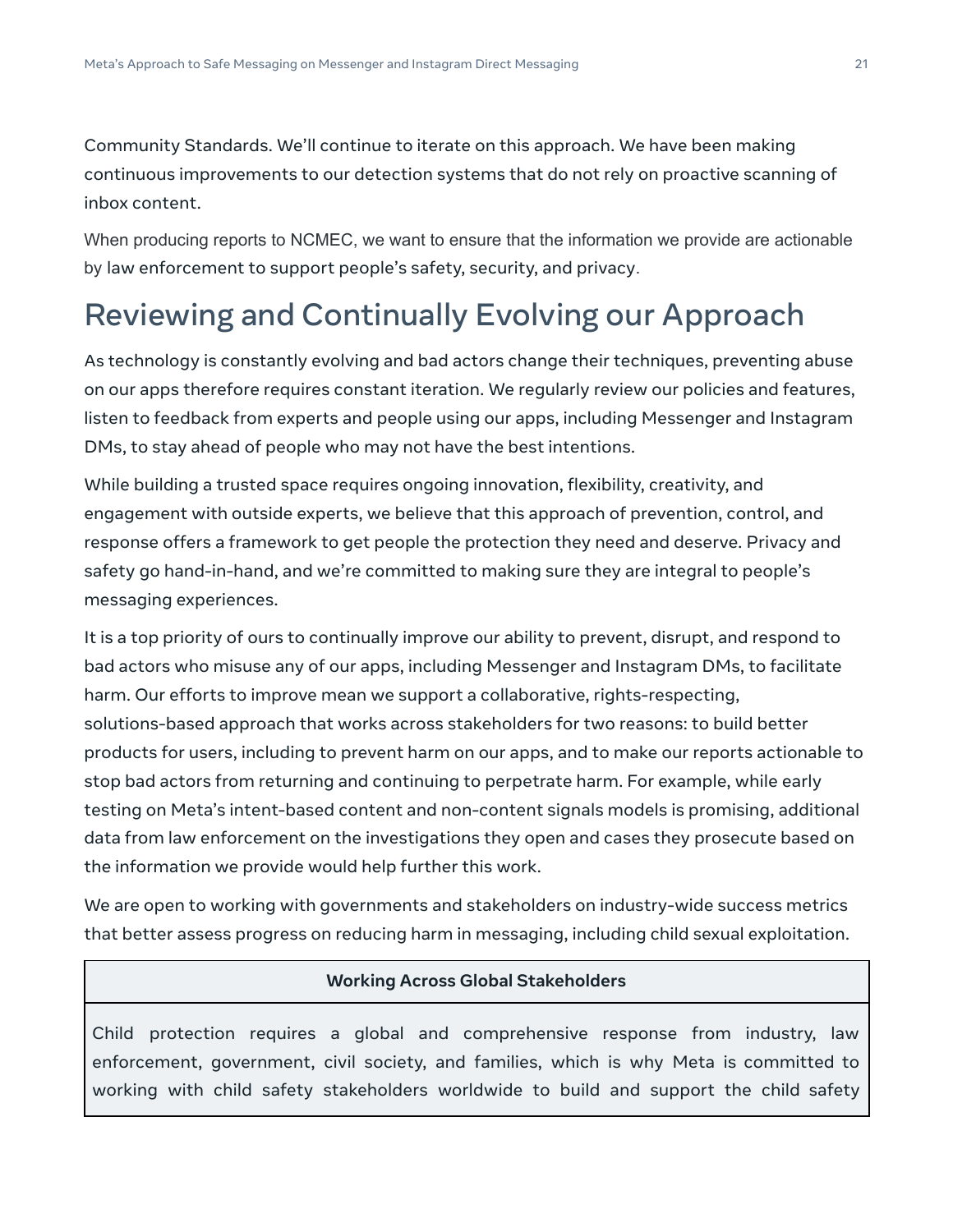ecosystem. Because online child exploitation is a global internet problem, it demands a global internet solution.

Meta has worked with the European Commission for more than a decade, as a member and signatory to the CEO Coalition to make a better Internet for kids and its subsequent five point action plan.

We remain a member of the European Commission's Alliance to Better Protect Minors Online and actively participate annually in Safer Internet Day celebrations, as well as the Safer Internet Forum.

Several organizations and initiatives bring together industry and other players in the fight against child sexual abuse such as the Technology Coalition, an association dedicated solely to eradicating the sexual exploitation of children online, the *ICT Coalition*, an industry-led body that encourages cross-industry collaboration in support of the EU's child safety goals, and international multi-stakeholder organizations like the WePROTECT Global Alliance to end child exploitation.

In 2020, Meta, Google, Microsoft, and 15 other technology companies came together to announce Project Protect: A plan to combat online child sexual abuse – a renewed commitment and investment expanding the Technology Coalition's scope and impact to protect children online and guide its work for the next 15 years.

We are also proud of two recent collaborations with the governments of Australia, Canada, New Zealand, the United Kingdom, and the United States: 1) we partnered with End Violence Against Children, Microsoft, Google, Twitter, Roblox, and Snapchat, to develop a new campaign, 'Stay Safe at Home, Stay Safe Online,' which provides safety tips for parents, caregivers, and children; and 2) the Voluntary Principles to Counter Online Child Sexual Exploitation and Abuse, which sets out a framework of 11 actions as part of tech firms' fight against online child sexual abuse.

Additionally, we work closely with our **Safety Advisory Board** of leading online safety non-profits, as well as over 400 safety experts and NGOs from around the world, including specialists in the area of child sexual exploitation and victim support. We are committed to educating people on how to stay safe online and work with industry, NGOs, and other stakeholders to ensure people have the resources they need to stay safe.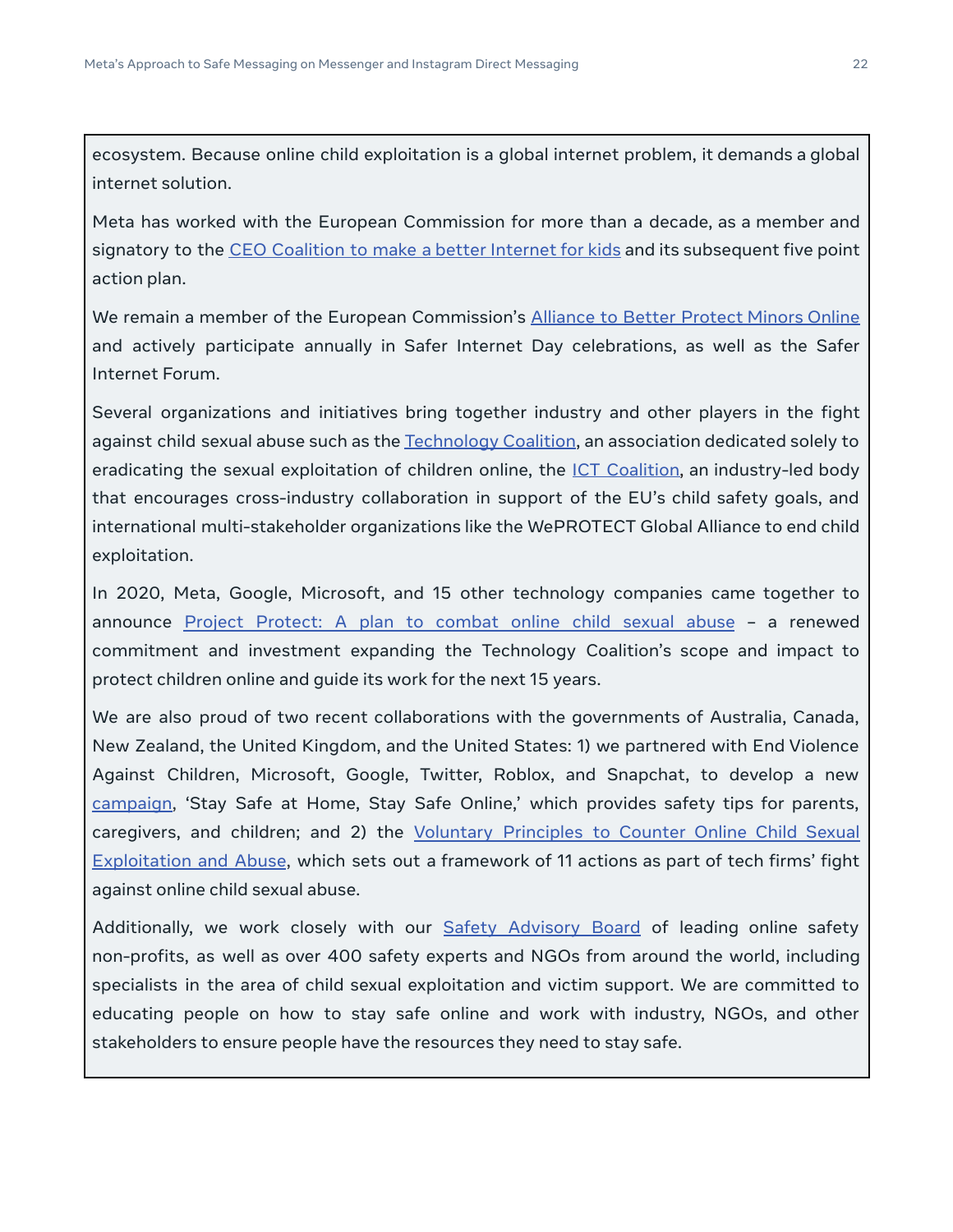In 2019, we launched Stop Sextortion, a dedicated hub in our Safety Center developed by Thorn, a leading NGO in the fight against child sexual abuse, with resources for teens, caregivers and educators seeking support and information related to sextortion.

In June 2020, we published a **TTC Labs Youth Design Guide**, co-designed with young people, as part of the current European Commission' Youth Pledge. In addition, we continue to deploy Facebook's Get Digital in a number of EU Member States to bring digital citizenship into classrooms.

As part of our prevent, detect, and respond strategy, we have recently partnered and invested in three emerging online safety challenges:

#### **● Self-generated teen nudity**

In the last two years, youth self-generated CSAM has emerged as the predominant type of content reported via hotlines in many European countries. In 2020, Meta, in partnership with the UK's Internet Watch Foundation and NSPCC, launched Report Remove, a self-referral channel, with a safeguarding age verification and support service for young people, without fear of criminalization. This pilot is being expanded outside of the UK and has provided important lessons on how to better tackle this new and concerning trend.

#### **● CSAM Offender Diversion**

In partnership with the Institute of Sexology & Sexual Medicine of Charité - Universitätsmedizin Berlin, as well as a range of other organizations including the Lucy Faithfull Foundation, Meta is exploring opportunities to better support people who feel attracted to, or sexually aroused by, children and adolescents, through the Troubled Desire project. This project offers an online self-management tool in more than 10 languages for individuals with a sexual attraction to minors who don't have the chance to get in contact with therapists.

#### **● Non-malicious sharing and distribution of CSAM**

In June 2021, we launched a PSA (video) campaign in 14 countries, in partnership with local child safety organizations to remind people that sharing child exploitative material, even in the context of outrage or condemnation, causes further harm to the child and is illegal. The key message is: "Report it. Don't Share it." This PSA comes on the heels of recent research we conducted on our CyberTips to NCMEC that found a majority of the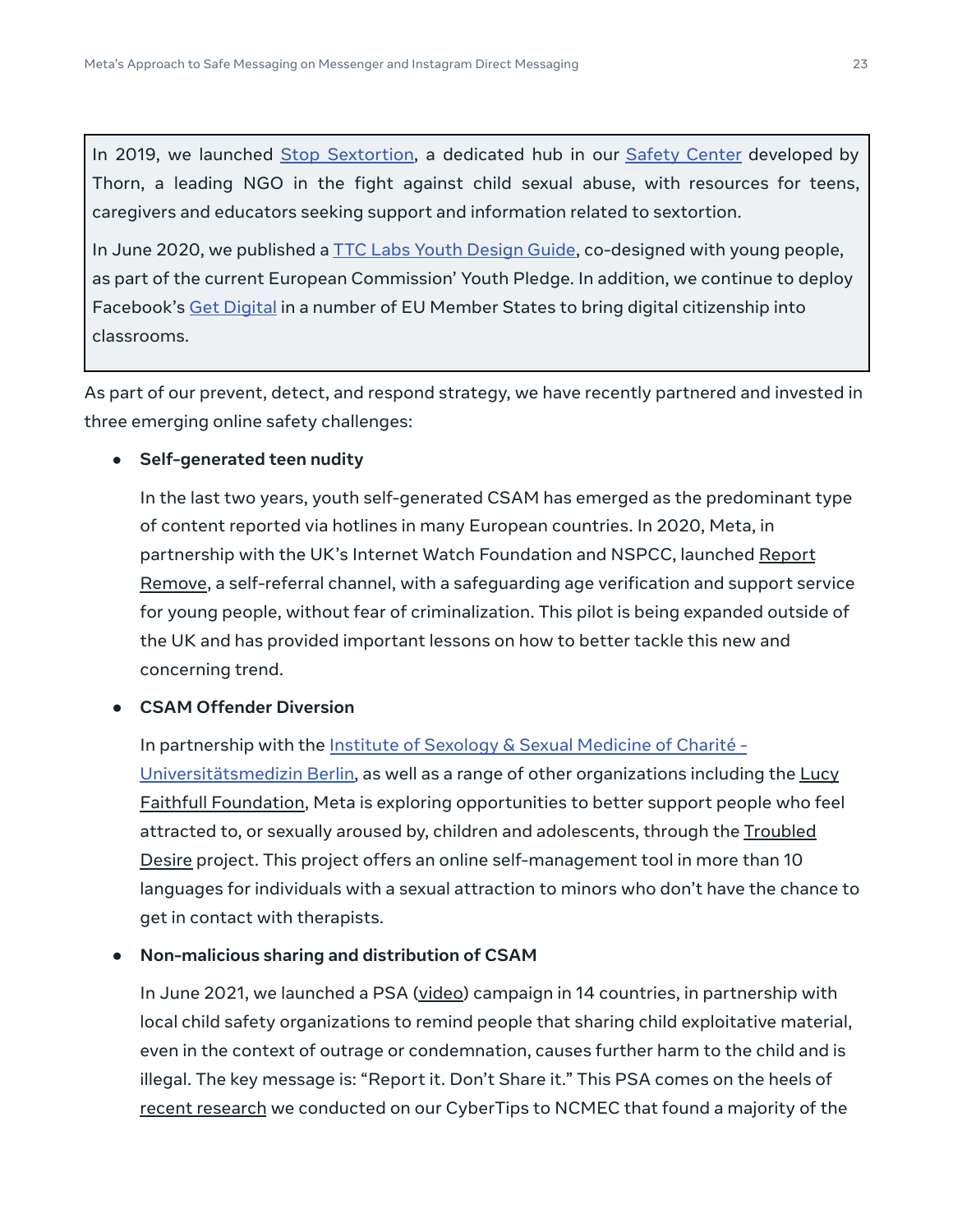reports we make to NCMEC are re-shares; a small handful of countries are responsible for these reports and people mostly share this content out of outrage and not because they have sexual interest in children. The campaign targets top sharers/receiver countries. $33$ 

We remain deeply committed to combating child exploitation and abuse across our services and around the world and will continue to seek out opportunities to contribute and advance multi-stakeholder efforts to eradicate its presence online.

# Why Weakening Encryption Impacts User Safety and **Security**

In October 2020, a UNICEF working paper concluded that "[e]nd-to-end encryption is necessary to protect the privacy and security of all people using digital communication channels" including "children, minority groups, dissidents and vulnerable communities." The working paper also noted that the UN Special Rapporteur on Freedom of Expression "has referred to end-to-end encryption as 'the most basic building block' for security on digital messaging apps, as well as being important for national security."<sup>34</sup>

Experts in cryptography and computer science are in near unanimous agreement - and have been for many years - that strong encryption is the best defense against vulnerabilities or weaknesses in our digital systems. This model is threatened if we allow for "backdoors" or so-called "exceptional access" that weakens the security of e2ee systems, and which experts agree will inevitably be discovered and sought to be exploited by malicious actors on a much larger scale. For example, fifteen leading experts concluded in a seminal paper in 2015 that proposals to design such "exceptional access" into encrypted systems "are unworkable in practice, raise enormous legal and ethical questions, and would undo progress on security at a time when Internet vulnerabilities are causing extreme economic harm."<sup>35</sup>

<sup>33</sup>

https://research.facebook.com/blog/2021/02/understanding-the-intentions-of-child-sexual-abuse-mate rial-csam-sharers/

<sup>&</sup>lt;sup>34</sup> Daniel Kardefelt-Winther et al., *Encryption, Privacy and Children's Right to Protection from Harm*, UNICEF Office of Research - Innocenti, WP-2020-14, at 3 (Oct. 2020),

https://www.unicef-irc.org/publications/pdf/Encryption\_privacy\_and\_children%E2%80%99s\_right\_to\_pr otection from harm.pdf.

<sup>&</sup>lt;sup>35</sup> Harold Abelson et al., Keys Under Doormats: Mandating Insecurity by Requiring Government Access to All Data and Communications, MIT Computer Science and Artificial Intelligence Laboratory, at 1 (July 6, 2015), http://dspace.mit.edu/bitstream/handle/1721.1/97690/MIT-CSAIL-TR-2015-026.pdf.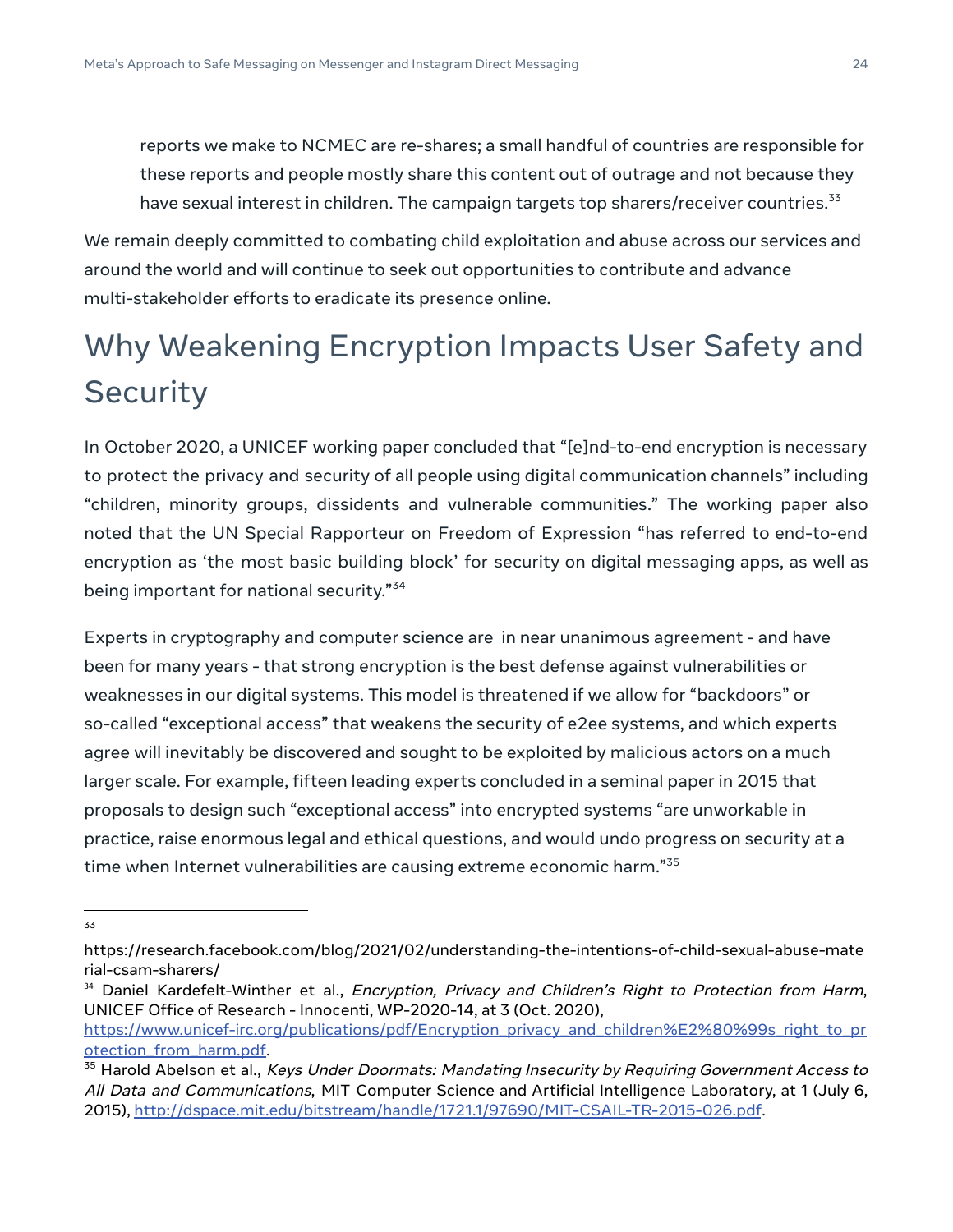This report, entitled "Keys Under Doormats," identified three primary problems with designing exceptional access into systems. First, designing for exceptional access is incompatible with security best practices that are used to secure communications. Second, such exceptional access mechanisms substantially increase the complexity of a system, and "complexity is the enemy of security" because "every new feature can interact with others to create vulnerabilities." And third, exceptional access creates "concentrated targets" that would become attractive to bad actors - by compromising whatever system retains decryption credentials, a bad actor would be able to compromise every communication to which the exceptional access mechanism allows access.<sup>36</sup>

Another threat to the security provided by e2ee comes in the form of various new proposals for "technical solutions," to proactively detect or monitor content on e2ee messaging platforms. Such tools are generally referred to as "client-side scanning." Client-side scanning would involve leveraging a user's device to scan for the presence of certain harmful or prohibited content, such as known CSAM, and report any content that matches a known database to third parties – like the provider itself or to law enforcement – without the users' consent, control or knowledge. Following years of debate, including legislative and technical proposals, $37$  many of the same security and cryptography experts that had written the "Keys Under Doormats" paper argued last year against this kind of proactive monitoring of encrypted messages – in this case, for CSAM. The authors of this paper, entitled "Bugs in Our Pockets," argued that client-side scanning "creates serious security and privacy risks for all society while the assistance it can provide for law enforcement is at best problematic."<sup>38</sup>

The report in turn addressed five main risks that new proposals for client-side scanning present, namely that: 1) the move toward scanning hardware for unshared content is a new frontier in the invasion of privacy, including surveillance and censorship; 2) client-side scanning increases the attack surface for cybersecurity risks to all devices where such scanning takes place; 3) the

 $36$  *Id.* at 2-3.

 $37$  See, e.g.,

https://www.eff.org/deeplinks/2022/02/its-back-senators-want-earn-it-bill-scan-all-online-messages; https://www.eff.org/deeplinks/2020/03/earn-it-bill-governments-not-so-secret-plan-scan-every-messag e-online;

https://edri.org/our-work/a-beginners-guide-to-eu-rules-on-scanning-private-communications-part-1/; https://homeofficemedia.blog.gov.uk/2021/09/08/new-safety-tech-fund-challenge/; https://techcrunch.com/2021/09/03/apple-csam-detection-delayed.

 $38$  Harold Abelson et al., *Bugs in our Pockets: The Risks of Client-Side Scanning*, at 1 (October 15, 2021), https://arxiv.org/pdf/2110.07450.pdf.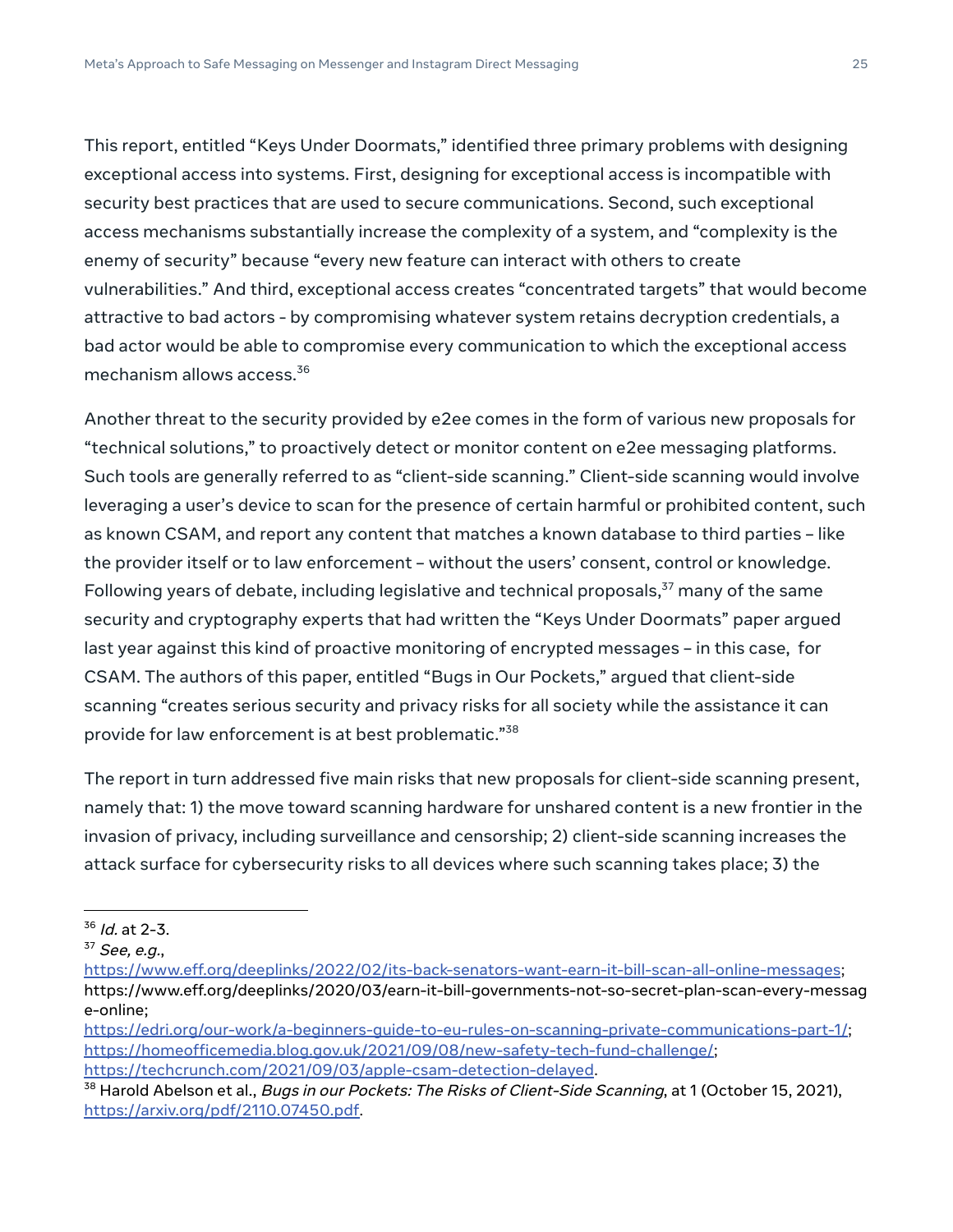technology itself is not effective at achieving its intended objective, due to successful evasion attacks, false positive/negatives, and fallible algorithms; 4) on a technological level, client-side scanning is currently not practicable or implementable at scale across devices with varying computational capacity (and will remain so notwithstanding future speculative technologies); and 5) in many jurisdictions such scanning may present legal and/or constitutional challenges.

Meta believes that any form of client-side scanning that exposes information about the content of a message without the consent and control of the sender or intended recipients is fundamentally incompatible with user expectations of an e2ee messaging service. People that use e2ee messaging services rely on a basic promise: that only the sender and intended recipients of a message can know or infer the contents of that message.

Both these threats to e2ee – the use of exceptional access as well as as client-side scanning – are further addressed in **BSR's HRIA**, which explained that any benefits associated with these tools can be "undermined in scenarios where client-side scanning is abused, weakens end-to-end encryption, or leads to a regulatory slippery slope."<sup>39</sup> The HRIA emphasizes that security and cryptography experts have raised concerns about the technical integrity of proposals for deploying client-side scanning systems since there is a real "risk that bad actors may take advantage of the technical vulnerabilities of these solutions to game the system."<sup>40</sup> Tackling harmful content requires a collaborative, ongoing effort between civil society, the technology community, and law enforcement agencies, but it need not require pursuing options that could result in significant human rights impacts on privacy, freedom of expression, and the physical safety of particularly vulnerable groups.<sup>41</sup>

In 2016, leading security expert Bruce Schneier wrote that "[m]any technological security failures of today can be traced to failures of encryption," referencing the U.S. Office of Personnel Management breach as well as a variety of commercial data thefts.<sup>42</sup> He argued that "[a]dding backdoors will only exacerbate the risks" because it is impossible for technologists to build an access mechanism "that only works for people of a certain citizenship, or with a particular morality, or only in the presence of a specified legal document." Any such mechanism can be

<sup>&</sup>lt;sup>39</sup> BSR, 2022. "Human Rights Impact Assessment: Meta's Expansion of End-to-End Encryption" at 87.

<sup>&</sup>lt;sup>40</sup> BSR, 2022. "Human Rights Impact Assessment: Meta's Expansion of End-to-End Encryption" at 86.

<sup>&</sup>lt;sup>41</sup> BSR, 2022. "Human Rights Impact Assessment: Meta's Expansion of End-to-End Encryption" at 88-89.

<sup>&</sup>lt;sup>42</sup> Bruce Schneier, Security vs. Surveillance, Schneier on Security (Feb. 1, 2016), https://www.schneier.com/essays/archives/2016/02/security\_vs\_surveill.html.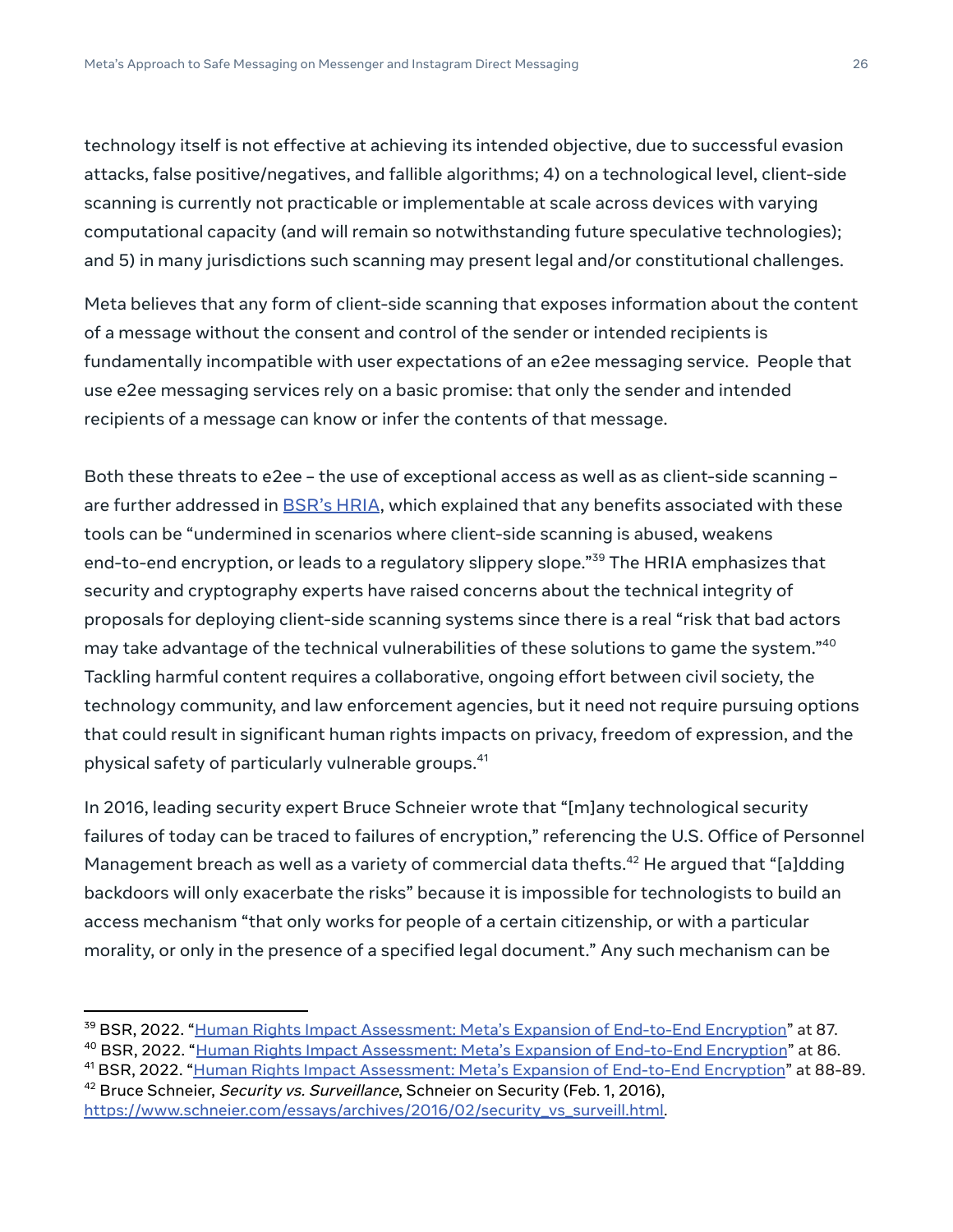exploited; as Schneier wrote again in 2018, "Demanding that technology companies add backdoors to computers and communications systems puts us all at risk."<sup>43</sup>

The state of the world has not changed in any way that would undermine these sentiments in the ensuing years - in fact, cyber threats have increased dramatically in quantity and severity, and the increasing involvement of nation-states has contributed significantly to the rising risks. The recent revelations regarding the widespread misuse of the Pegasus spyware tool to access the devices and the private communications of activists, journalists, and political leaders provides a chilling example of the current threat landscape.<sup>44</sup> History has shown that even the most sensitive and highly secured systems can be breached, even if they are not connected to the internet. $45$ 

As more than 100 advocacy groups wrote in an open letter to Meta in 2019, "Given the remarkable reach of Facebook's messaging services, ensuring default end-to-end security will provide a substantial boon to worldwide communications freedom, to public safety, and to democratic values, and we urge you to proceed with your plans to encrypt messaging through Facebook products and services. We encourage you to resist calls to create so-called 'backdoors' or 'exceptional access' to the content of users' messages, which will fundamentally weaken encryption and the privacy and security of all users."<sup>46</sup>

As Susan Landau, one of the key authors of both the Keys Under Doormats and the Bugs in Our Pockets papers, wrote in 2020:

> Law enforcement's line on encryption is that surely the smart people in Silicon Valley can figure out how to build systems that enable law enforcement, backed up with a court order, to access encrypted communications and encrypted data on phones. In reality, such

<sup>&</sup>lt;sup>43</sup> Bruce Schneier, Five-Eyes Intelligence Services Choose Surveillance Over Security, Schneier on Security (Sep. 6, 2018), https://www.schneier.com/blog/archives/2018/09/five-eyes\_intel.html.

<sup>&</sup>lt;sup>44</sup> Stephanie Kirchgaessner et al., Revealed: Leak Uncovers Global Abuse of Cyber-Surveillance Weapon, The Guardian (July 18, 2021),

https://www.theguardian.com/world/2021/jul/18/revealed-leak-uncovers-global-abuse-of-cyber-surveilla nce-weapon-nso-group-pegasus.

<sup>&</sup>lt;sup>45</sup> William J. Lynn III, *Defending a New Domain: The Pentagon's Cyberstrategy*, U.S. Dep't of Defense (2010), https://archive.defense.gov/home/features/2010/0410\_cybersec/lynn-article1.aspx (discussing compromises of U.S. classified military networks); see also, e.q., U.S. government Operations "Nitro Zeus" and "Olympic Games" against Iranian nuclear facilities via the Stuxnet malware.

 $46$  Open Letter: Facebook's End-to-End Encryption Plans, Center for Democracy & Technology (Oct. 4, 2019), https://cdt.org/insights/open-letter-facebooks-end-to-end-encryption-plans/.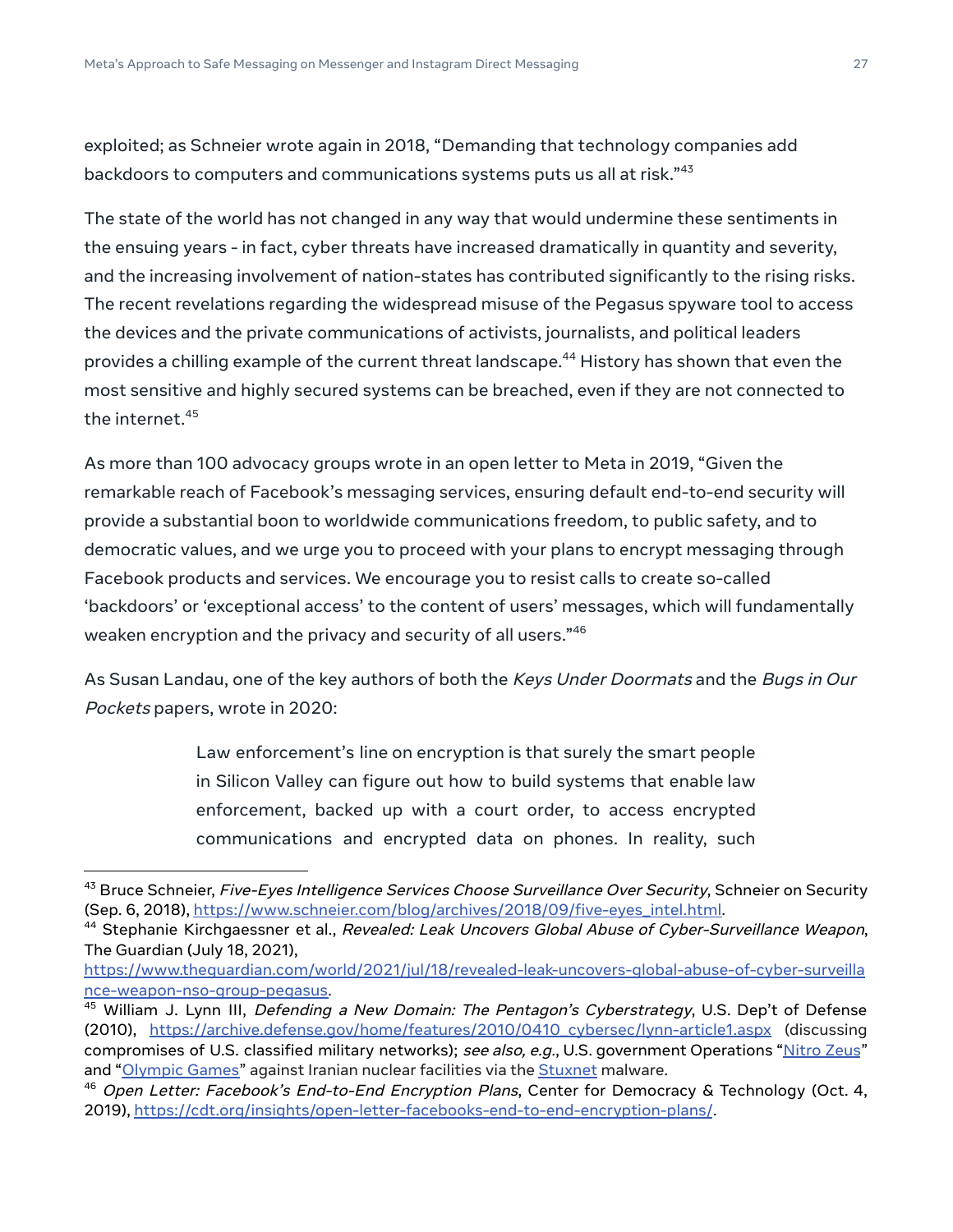surveillance systems are not easy to build—and not easy to build securely. If the CALEA story reveals anything [as discussed in the article], it shows that when companies build in backdoors, hackers, nation-states and criminals will come. That's not the cybersecurity, national security or public safety solution we need.<sup>47</sup>

Further, the UK Information Commissioner's Office (ICO) has also stated its opposition to the introduction of "backdoors":

> Measures that would introduce widespread "backdoors" to encrypted channels or otherwise enable indiscriminate widespread access, would create systemic weaknesses unacceptably undermining security and privacy rights, introducing data protection risks and adding to the overall safety concerns by creating more spaces for harm. We do not support such measures. We welcome the UK Government's support for strong encryption as well as its position that it does not support the development of so-called 'backdoors' in social media platforms to allow access for law enforcement or security agencies.<sup>48</sup>

In sum, there is a broad consensus at an international level that implementing an e2ee system with intentional vulnerabilities or government-mandated scanning tools would be irresponsible, facilitating cybercrime, endangering human rights, and exposing service providers and users alike to material risks to their safety.

# Conclusion

The responsibility for safety is a complex question that involves the engagement of the public, businesses, and government alike. Our goal is to prevent as much harm as we possibly can and quickly respond if and when harm does occur. Internet abuse is a constantly evolving landscape

 $47$  Susan Landau, If We Build It (They Will Break In), Lawfare (Feb. 28, 2020), https://www.lawfareblog.com/if-we-build-it-they-will-break.

<sup>&</sup>lt;sup>48</sup> A Framework for Analysing End to End Encryption in an Online Safety Context v1 02/11/2021, UK Information Commissioner's Office (Nov. 2, 2021),

https://ico.org.uk/media/about-the-ico/documents/4018823/ico-e2ee-paper-02112021.pdf.